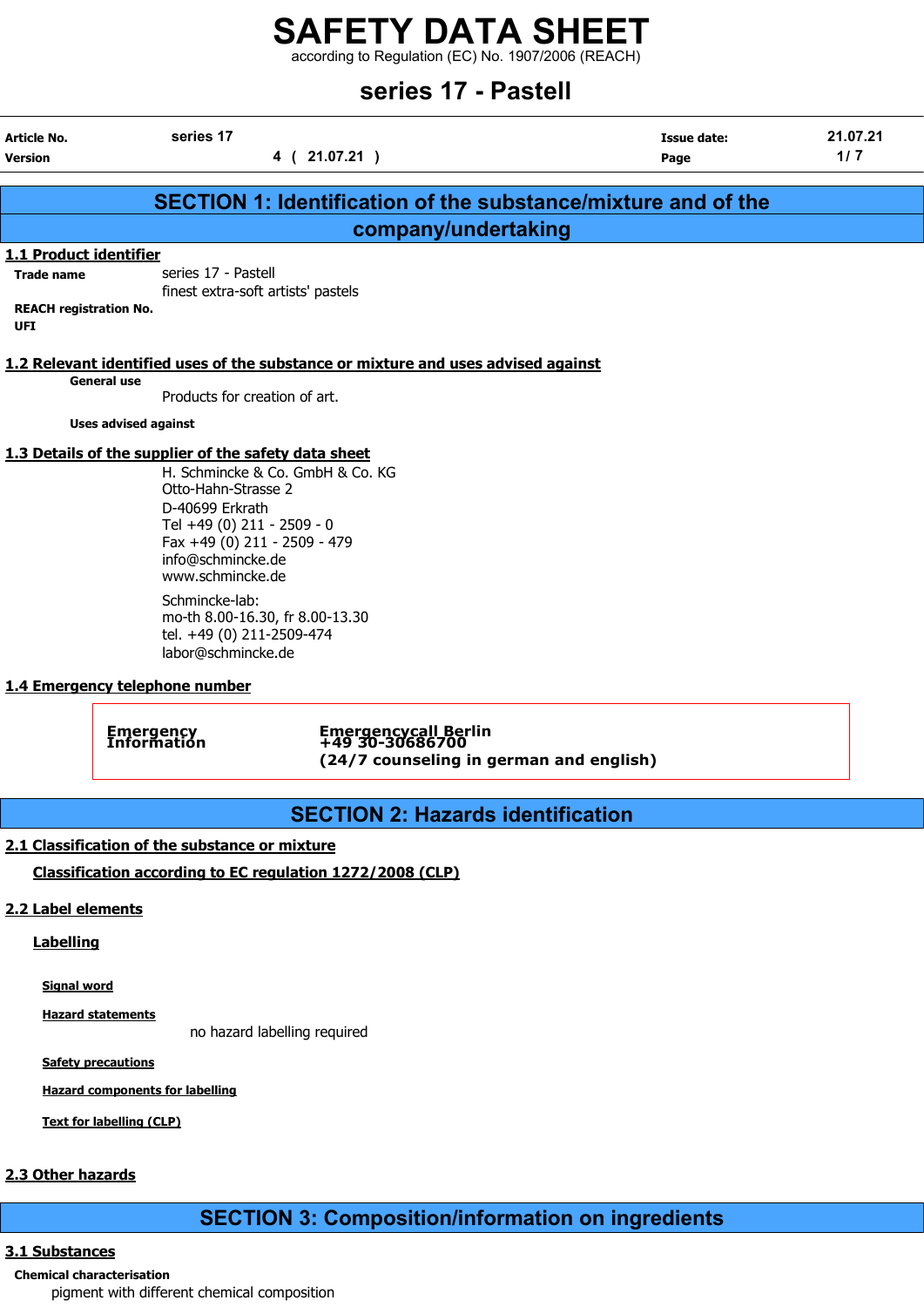according to Regulation (EC) No. 1907/2006 (REACH)

## series 17 - Pastell

| Article No. | series 17    | <b>Issue date:</b> | 21.07.21 |
|-------------|--------------|--------------------|----------|
| Version     | 4 ( 21.07.21 | Page               | 217      |

CAS-Number EINECS / ELINCS / NLP EU index number Customs tariff number REACH registration No. RTECS-no. Hazchem-Code CI-Number

#### 3.2 Mixtures

Additional information

## SECTION 4: First aid measures

#### 4.1 Description of first aid measures

#### General information

If you feel unwell, seek medical advice (show the label where possible).

#### In case of inhalation

In case of allergic symptoms, especially in the breathing area, seek medical advice immediately.

#### In case of skin contact

Wash with generous amount of water and soap. May cause sensitisation especially in sensitive humans. Frequently or prolonged contact with skin may cause dermal irritation.

#### After eye contact

In case of contact with eyes, rinse immediately with plenty of flowing water for 10 to 15 minutes holding eyelids apart. Seek medical attention if irritation persists.

#### After swallowing

Rinse mouth with water. Seek medical treatment in case of troubles.

#### 4.2 Most important symptoms and effects, both acute and delayed

#### 4.3 Indication of any immediate medical attention and special treatment needed

## SECTION 5: Firefighting measures

#### 5.1 Extinguishing media

#### Suitable extinguishing media

Product is non-combustible. Extinguishing materials should therefore be selected according to surroundings.

#### Extinguishing media which must not be used for safety reasons

none water Full water jet,

## 5.2 Special hazards arising from the substance or mixture

In case of fire may be liberated: sulphur oxides, Carbon monoxide and carbon dioxide

#### 5.3 Advice for firefighters

Special protective equipment for firefighters

Additional information

## SECTION 6: Accidental release measures

#### 6.1 Personal precautions, protective equipment and emergency procedures

#### 6.2 environmental precautions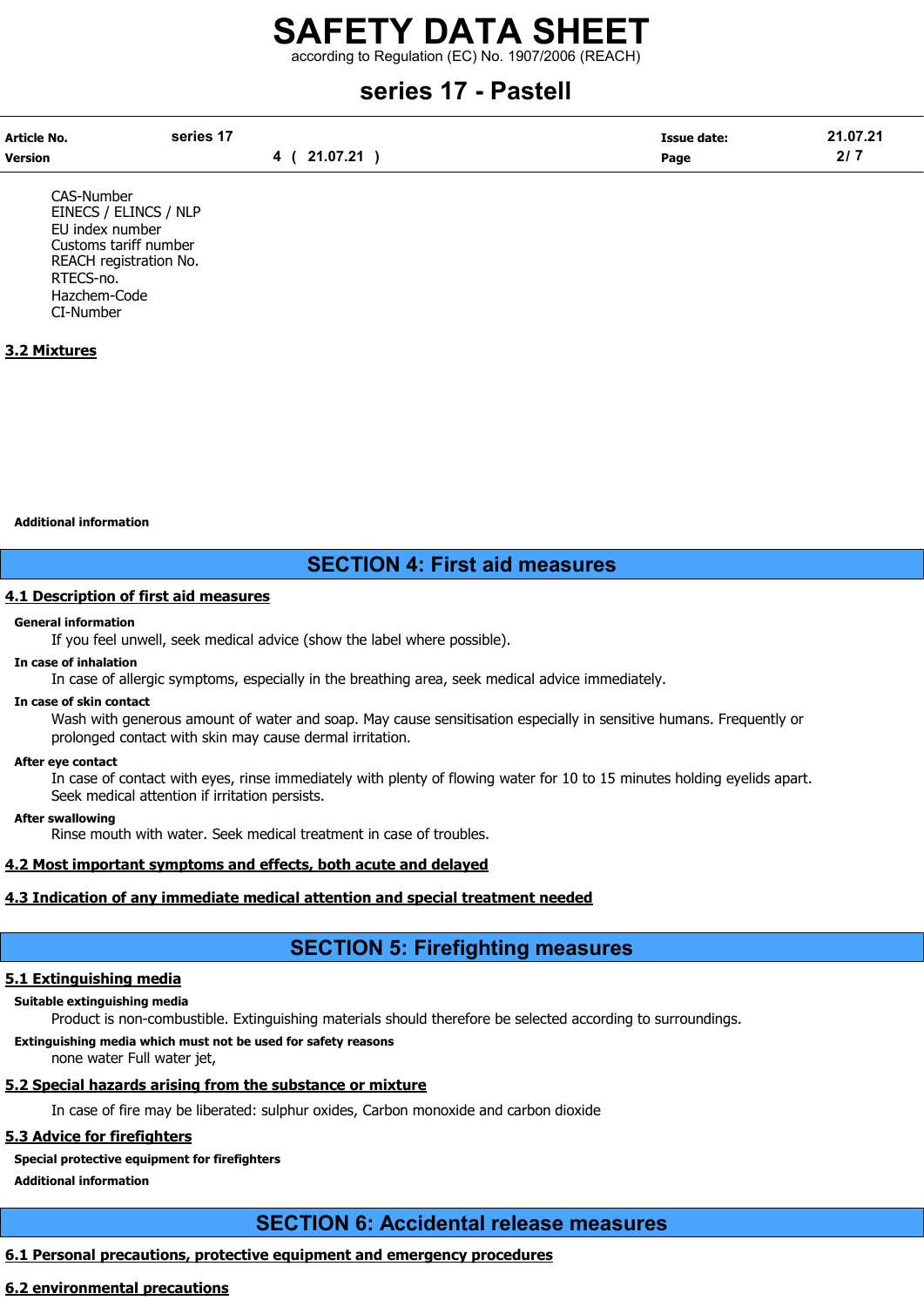according to Regulation (EC) No. 1907/2006 (REACH)

## series 17 - Pastell

| <b>Article No.</b> | series 17   | Issue date: | 21.07.21 |
|--------------------|-------------|-------------|----------|
| <b>Version</b>     | 4 (21.07.21 | Page        | 3/7      |

Discharge into the environment must be avoided.

#### 6.3 Methods and material for containment and cleaning up

Methods for cleaning up

Take up mechanically, placing in appropriate containers for disposal.

Additional information

#### 6.4 Reference to other sections

Dispose of waste according to applicable legislation. refer to section 13

## SECTION 7: Handling and storage

#### 7.1 Precautions for safe handling

#### Advices on safe handling

Do not breathe dust. Handle in accordance with good industrial hygiene and safety practice. Avoid contact with skin. Avoid dust formation. Wash hands before breaks and after work.

#### Precautions against fire and explosion

#### 7.2 Conditions for safe storage, including any incompatibilities

Requirements for storerooms and containers

Keep container tightly closed.

#### Hints on joint storage Storage class Further details

Protect from moisture contamination.

#### 7.3 Specific end use(s)

No special measures necessary if stored and handled as prescribed.

## SECTION 8: Exposure controls/personal protection

#### 8.1 Control parameters

#### 8.2 Exposure controls

#### Occupational exposure controls

Respiratory protection

With the formation of dust, use a dust mask.

#### Hand protection

Protect skin by using skin protective cream.

#### Eye protection

In case of dust formation: tightly sealed goggles according to EN 166

#### Body protection

Wear suitable protective clothing. Wash contaminated clothing prior to re-use.

General protection and hygiene measures When using do not eat, drink or smoke. Wash hands before breaks and after work.

## SECTION 9: Physical and chemical properties

## 9.1 information on basic physical and chemical properties

| Form         | solid     |
|--------------|-----------|
| Colour       |           |
| <b>Odour</b> | odourless |

Initial boiling point and boiling range Melting point/freezing point Flash point/flash point range Flammability Ignition temperature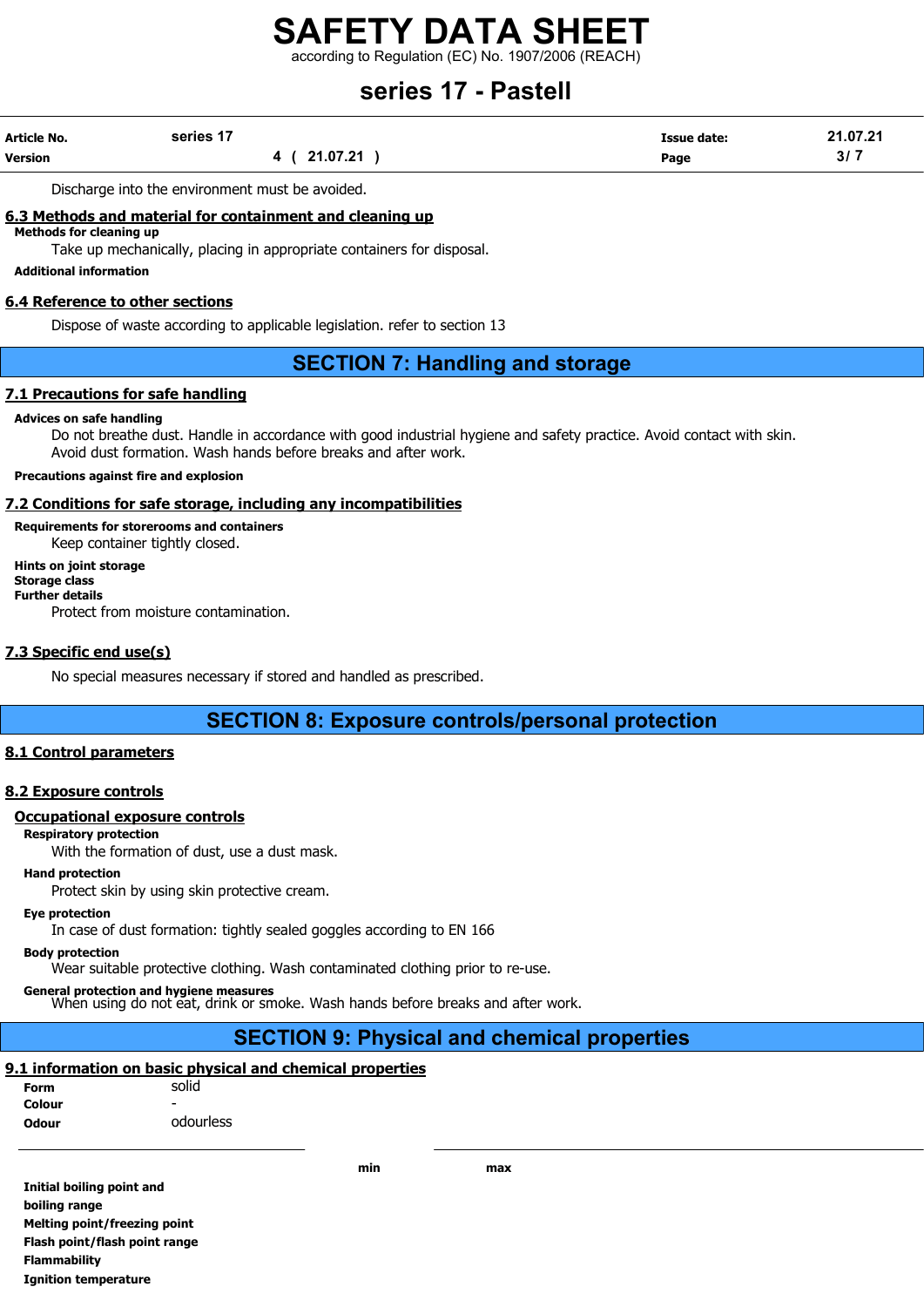according to Regulation (EC) No. 1907/2006 (REACH)

## series 17 - Pastell

| <b>Article No.</b><br><b>Version</b>                                                                                                        | series 17<br>21.07.21)<br>4 ( |              | <b>Issue date:</b><br>Page | 21.07.21<br>4/7 |
|---------------------------------------------------------------------------------------------------------------------------------------------|-------------------------------|--------------|----------------------------|-----------------|
| <b>Auto-ignition temperature</b><br><b>Explosion limits</b><br><b>Refraction index</b><br><b>PH</b><br><b>Viscosity</b><br><b>Viscosity</b> |                               |              |                            |                 |
| Vapour pressure<br><b>Density</b><br>Partition coefficient: n-octanol/water                                                                 |                               | $3 - 5$ g/ml | 20 °C                      |                 |

Danger of explosion

#### 9.2 Other information

## SECTION 10: Stability and reactivity

#### 10.1 Reactivity

No hazardous reaction when handled and stored according to provisions.

#### 10.2 Chemical stability

Product is stable under normal storage conditions.

#### 10.3 Possibility of hazardous reactions

## 10.4 Conditions to avoid

### none heat

On heating or in case of fire toxic gases may form.

#### 10.5 Incompatible materials

strong acids

#### 10.6 Hazardous decomposition products

none

## SECTION 11: Toxicological information

#### 11.1 Information on toxicological effects

Acute toxicity No data available In case of inhalation No data available After swallowing No data available In case of skin contact No data available After eye contact No data available Practical experience

## General remarks

## SECTION 12: Ecological information

#### 12.1 Toxicity

| <b>Aquatic toxicity</b>    |  |
|----------------------------|--|
| <b>Water Hazard Class</b>  |  |
| WGK catalog number         |  |
| <b>General information</b> |  |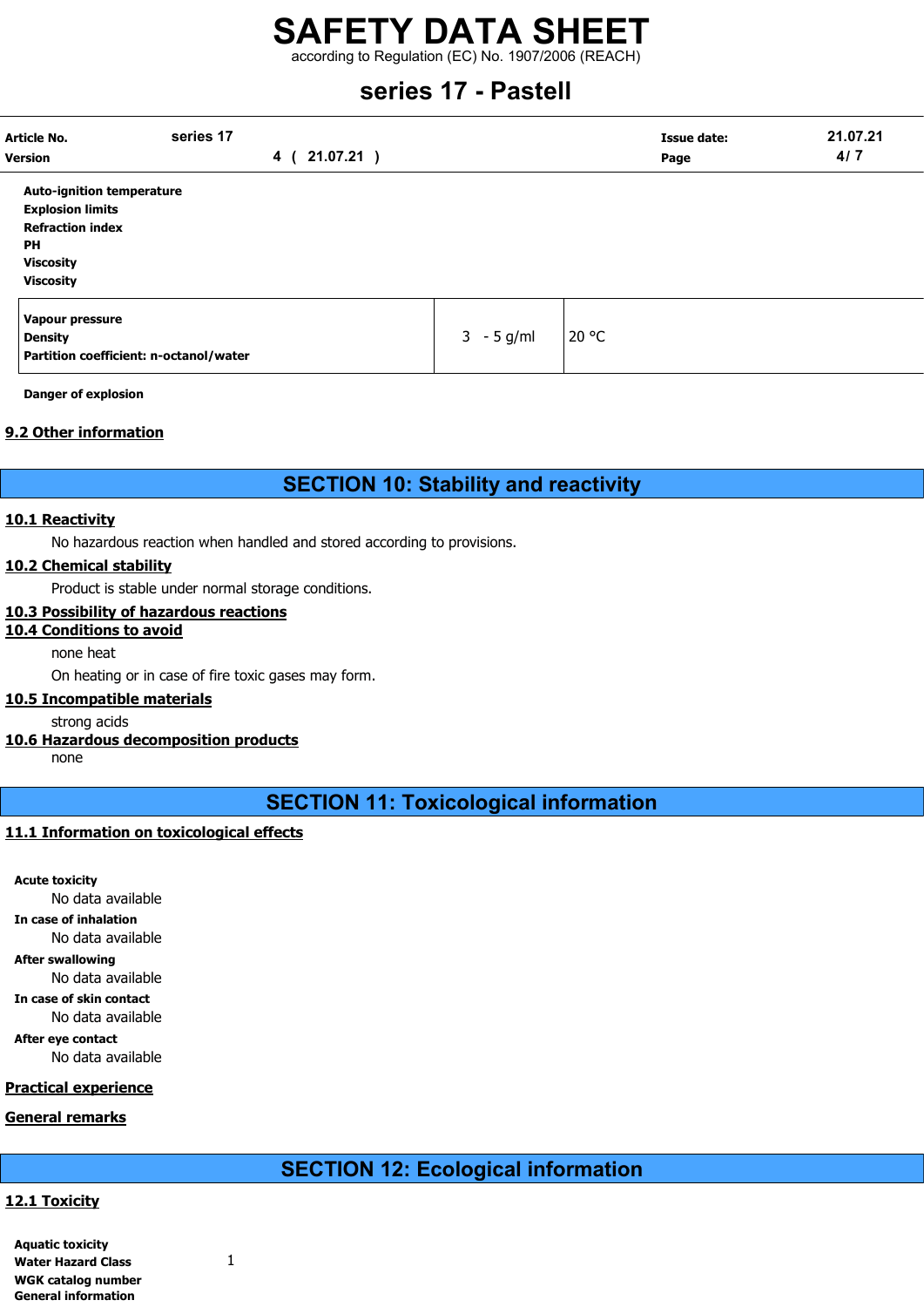according to Regulation (EC) No. 1907/2006 (REACH)

## series 17 - Pastell

| Article No.    | series 17    | <b>Issue date:</b> | 21.07.21 |
|----------------|--------------|--------------------|----------|
| <b>Version</b> | 4 ( 21.07.21 | Page               | 5/7      |

#### 12.2 Persistence and degradability

Further details Product is partially biodegradable. Oxygen demand

#### 12.3 Bioaccumulative potential

Bioconcentration factor (BCF) Partition coefficient: n-octanol/water

#### 12.4 Mobility in soil

No data available

#### 12.5 Results of PBT and vPvB assessment

No data available

#### 12.6 Other adverse effects

General information

SECTION 13: Disposal considerations

#### 13.1 Waste treatment methods

#### **Product**

Waste key number

## 080112 080112 waste paint and varnish other than those mentioned in 080111 Recommendation

#### Package

Waste key number

Recommendation

Non-contaminated packages may be recycled. Handle contaminated packages in the same way as the substance itself.

#### Additional information

Send to a hazardous waste incinerator facility under observation of official regulations.

## SECTION 14: Transport information

#### 14.1 UN number

## 14.2 UN proper shipping name

ADR, ADN No dangerous good in sense of these transport regulations.

IMDG, IATA

Danger releasing substance

## 14.3 Transport hazard class(es)

ADR, ADN IMDG IATA

## 14.4 Packing group

## 14.5 Environmental hazards

Marine Pollutant - IMDG Marine Pollutant - ADN

14.6 Special precautions for user

## Land transport (ADR/RID)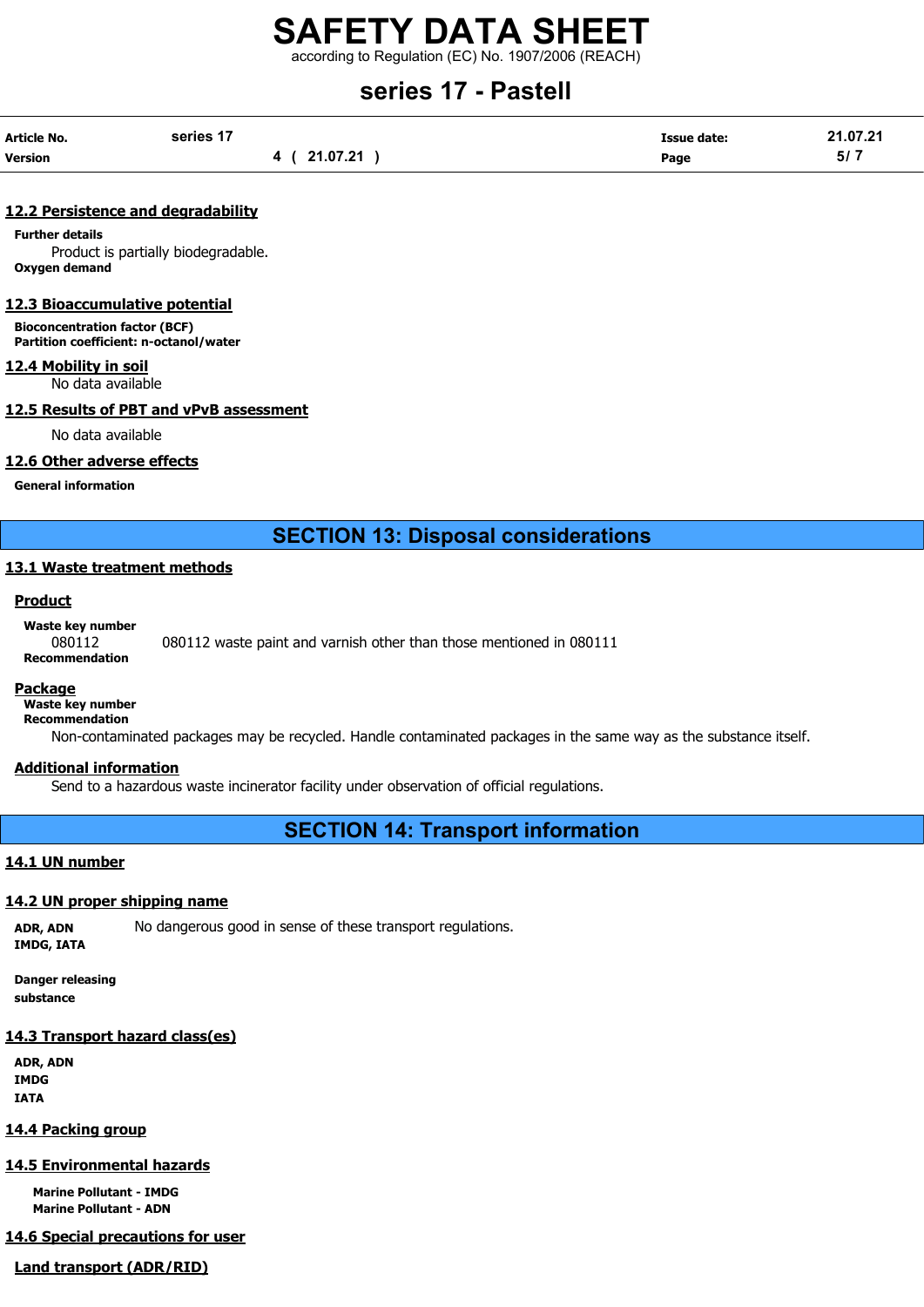according to Regulation (EC) No. 1907/2006 (REACH)

## series 17 - Pastell

| Article No. | series 17 | <b>Issue date:</b> | 21.07.21 |
|-------------|-----------|--------------------|----------|
| Version     | 21.07.21  | Page               | 6/7      |

Code: ADR/RID Kemmler-number Hazard label ADR Limited quantities Package: Instructions Package: Special provisions Special provisions for packing together Portable tanks: Instructions Portable tanks: Special provisions Tank coding Tunnel restriction Remarks EQ Special provisions

#### Sea transport (IMDG)

EmS Special provisions Limited quantities Package: Instructions Package: Special provisions IBC: Instructions IBC: Provisions Tank instructions IMO Tank instructions UN Tank instructions Special provisions Stowage and segregation Properties and observations Remarks EQ

#### Air transport (IATA-DGR)

| Hazard                      |
|-----------------------------|
| Passenger                   |
| Passenger LQ                |
| Cargo                       |
| ERG                         |
| <b>Remarks</b>              |
| EQ                          |
| <b>Special Provisioning</b> |

#### 14.7 Transport in bulk according to Annex II of MARPOL 73/78 and the IBC Code

No data available

## SECTION 15: Regulatory information

#### 15.1 Safety, health and environmental regulations/legislation specific for the substance or mixture

#### National regulations

#### Europe

Contents of VOC [%] Contents of VOC [g/L] Further regulations, limitations and legal requirements

#### **Germany**

Storage class Water Hazard Class 1 WGK catalog number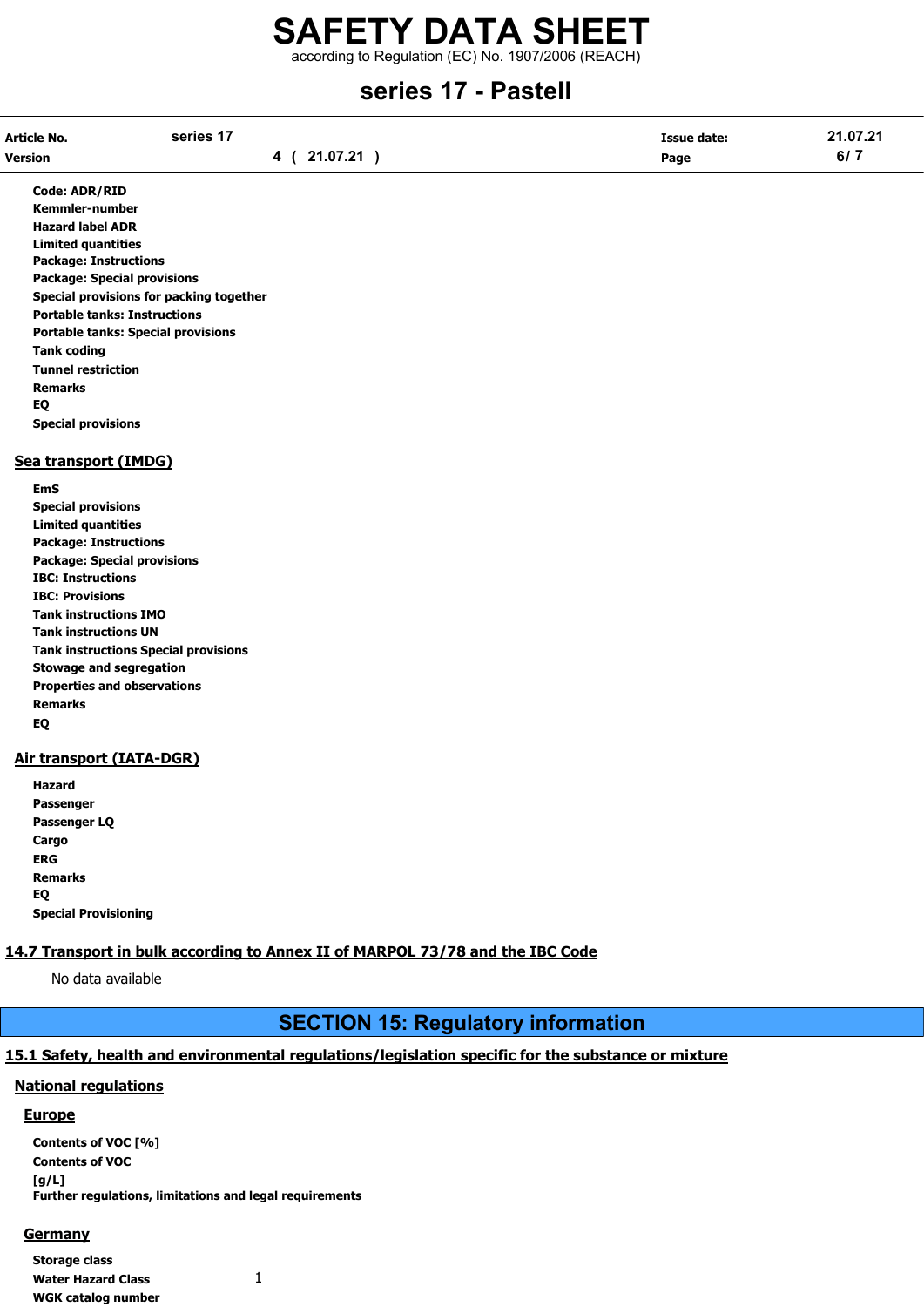according to Regulation (EC) No. 1907/2006 (REACH)

## series 17 - Pastell

| <b>Article No.</b> | series 17    | Issue date: | 21.07.21 |
|--------------------|--------------|-------------|----------|
| <b>Version</b>     | 4 ( 21.07.21 | Page        | 7 / 7    |

Incident regulation

Information on working limitations Further regulations, limitations and legal requirements

#### **Denmark**

Further regulations, limitations and legal requirements

#### Hungary

Further regulations, limitations and legal requirements

#### Great Britain

Further regulations, limitations and legal requirements

#### Switzerland

Contents of VOC [%]  $\Omega$ 

Further regulations, limitations and legal requirements

#### USA

Further regulations, limitations and legal requirements Federal Regulations State Regulations

#### **Canada**

Further regulations, limitations and legal requirements

#### 15.2 Chemical Safety Assessment

## SECTION 16: Other information

#### Further information

#### Hazard statements (CLP)

#### Further information

This information is abased on our current state of knowledge and describes the security standards applicable to our product for the purpose provided. The information provided here does not constitute a legally binding warranty of specific characteristics or of suitability for a specific application use of the product is thus to be adapted to the user's special conditions and checked by preliminary tests. We are thus unable to guarantee product characteristics or accept an liability for damage arising in connection with the use of our products.

#### Literature

For abbreviations and acronyms, see: ECHA Guidance on information requirements and chemical safety assessment, chapter R.20 (Table of terms and abbreviations).

#### Reason of change

#### Additional information

Die Angaben in diesem Datenblatt sind nach bestem Wissen zusammengestellt und entsprechen dem Stand der Kenntnis zum Überarbeitungsdatum. Sie sichern jedoch nicht die Einhaltung bestimmter Eigenschaften im Sinne der Rechtsverbindlichkeit zu.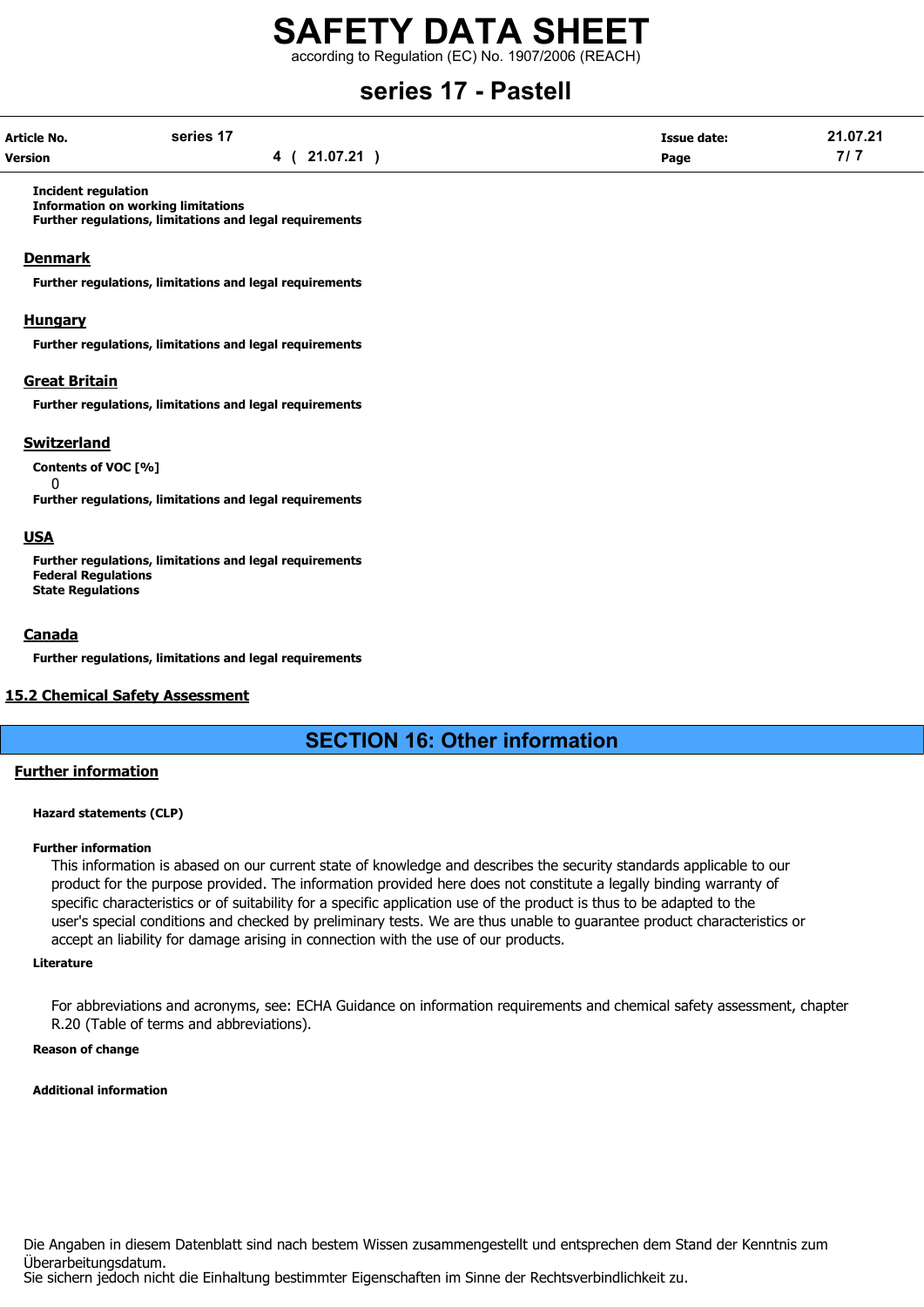| art.nr.        |   | art.name                          | C.I.               |                                           | CAS-nr.                          |
|----------------|---|-----------------------------------|--------------------|-------------------------------------------|----------------------------------|
| 17 001 069     |   | D white                           | PW <sub>6</sub>    | Titanium dioxide                          | 13463-67-7                       |
| 17 002 068     |   | <b>B</b> permanent yellow 1 lemon | PY3; PBk11         | Monoazo; Iron oxide black                 | 6486-23-3; 1317-61-9             |
| 17 002 069     |   | D permanent yellow 1 lemon        | PY <sub>3</sub>    | Monoazo                                   | 6486-23-3                        |
| 17 002 073     |   | H permanent yellow 1 lemon        | PY3                | Monoazo                                   | 6486-23-3                        |
| 17 002 077     |   | M permanent yellow 1 lemon        | PY3                | Monoazo                                   | 6486-23-3                        |
| 17 002 079     | O | permanent yellow 1 lemon          | PY3                | Monoazo                                   | 6486-23-3                        |
| 17 003 068     | в | permanent yellow 2 light          | PY74; PY138; PBk11 | Monoazo; Chinophthalone; Iron oxide black | 6358-31-2; 56731-19-2; 1317-61-9 |
| 17 003 069     | D | permanent yellow 2 light          | PY74; PY138        | Monoazo; Chinophthalone                   | 6358-31-2; 56731-19-2            |
| 17 003 073     |   | H permanent yellow 2 light        | PY74; PY138        | Monoazo; Chinophthalone                   | 6358-31-2; 56731-19-2            |
| 17 003 077     |   | M permanent yellow 2 light        | <b>PY74</b>        | Monoazo                                   | 6358-31-2                        |
| 17 003 079     |   | O permanent yellow 2 light        | <b>PY74</b>        | Monoazo                                   | 6358-31-2                        |
| 17 004 068     | в | permanent yellow 3 deep           | PY83; PBk11        | Diaryl; Iron oxide black                  | 5567-15-7; 1317-61-9             |
| 17 004 069     | D | permanent yellow 3 deep           | <b>PY83</b>        | Diaryl                                    | 5567-15-7                        |
| 17 004 073     | H | permanent yellow 3 deep           | PY83               | Diaryl                                    | 5567-15-7                        |
| 17 004 077     |   | M permanent yellow 3 deep         | <b>PY83</b>        | Diaryl                                    | 5567-15-7                        |
| 17 004 079     |   | O permanent yellow 3 deep         | <b>PY83</b>        | Diaryl                                    | 5567-15-7                        |
| 17 005 068     |   | <b>B</b> orange deep              | PO43; PO61; PBk11  | Perinone; Isoindoline; Iron oxide black   | 4424-06-0; 76168-74-6; 1317-61-9 |
| 17 005 069     |   | <b>D</b> orange deep              | PO43; PO61         | Perinone; Isoindoline                     | 4424-06-0; 76168-74-6            |
| 17 005 073     |   | H orange deep                     | PO43; PO61         | Perinone; Isoindoline                     | 4424-06-0; 76168-74-6            |
| 17 005 077     |   | M orange deep                     | PO43; PO61         | Perinone; Isoindoline                     | 4424-06-0; 76168-74-6            |
| 17 005 079     |   | O orange deep                     | PO43; PO61         | Perinone; Isoindoline                     | 4424-06-0; 76168-74-6            |
| 17 007 068     |   | <b>B</b> titanium yellow          | PY53; PBk11        | Rutile (Ti, Ni, Sb); Iron oxide black     | 8007-18-9; 1317-61-9             |
| 17 007 069     |   | D titanium yellow                 | <b>PY53</b>        | Rutile (Ti, Ni, Sb)                       | 8007-18-9                        |
| 17 007 073     |   | <b>H</b> titanium yellow          | <b>PY53</b>        | Rutile (Ti, Ni, Sb)                       | 8007-18-9                        |
| 17 007 077     |   | M titanium yellow                 | <b>PY53</b>        | Rutile (Ti, Ni, Sb)                       | 8007-18-9                        |
| 17 007 079     |   | O titanium yellow                 | <b>PY53</b>        | Rutile (Ti, Ni, Sb)                       | 8007-18-9                        |
| 17 008 068     |   | <b>B</b> vanadium yellow light    | PY74; PY138; PBk11 | Monoazo; Chinophthalone; Iron oxide black | 6358-31-2; 56731-19-2; 1317-61-9 |
| 17 008 069     |   | <b>D</b> vanadium yellow light    | PY74; PY138; PBk11 | Monoazo; Chinophthalone; Iron oxide black | 6358-31-2; 56731-19-2; 1317-61-9 |
| 17 008 073     |   | H vanadium yellow light           | PY138; PY184       | Chinophthalone; Bismuth vanadate          | 56731-19-2; 14059-33-7           |
| 17 008 077     |   | M vanadium yellow light           | PY184              | Bismuth vanadate                          | 14059-33-7                       |
| 17 008 079     |   | O vanadium yellow light           | PY184              | <b>Bismuth vanadate</b>                   | 14059-33-7                       |
| 17 009 068     |   | <b>B</b> vanadium yellow deep     | PY155; PBk11       | Disazo; Iron oxide black                  | 68516-73-4; 1317-61-9            |
| 17 009 069     |   | D vanadium yellow deep            | PY155; PY184       | Disazo; Bismuth vanadate                  | 68516-73-4; 14059-33-7           |
| 17 009 073     |   | H vanadium yellow deep            | PY155; PY184       | Disazo; Bismuth vanadate                  | 68516-73-4; 14059-33-7           |
| 17 009 077     |   | M vanadium yellow deep            | PY155; PY184       | Disazo: Bismuth vanadate                  | 68516-73-4; 14059-33-7           |
| 17 009 079     |   | O Vanadium yellow deep            | PY155; PY184       | Disazo; Bismuth vanadate                  | 68516-73-4; 14059-33-7           |
| 17 010 068     |   | <b>B</b> orange light             | PO62; PBk11        | Benzimidazolone; Iron oxide black         | 75601-68-2; 1317-61-9            |
| 17 010 069     |   | D orange light                    | PO62               | Benzimidazolone                           | 75601-68-2                       |
| $*$ 17 010 073 |   | H orange light                    | PY83; PO62         | Diaryl; Benzimidazolone                   | 5567-15-7; 75601-68-2            |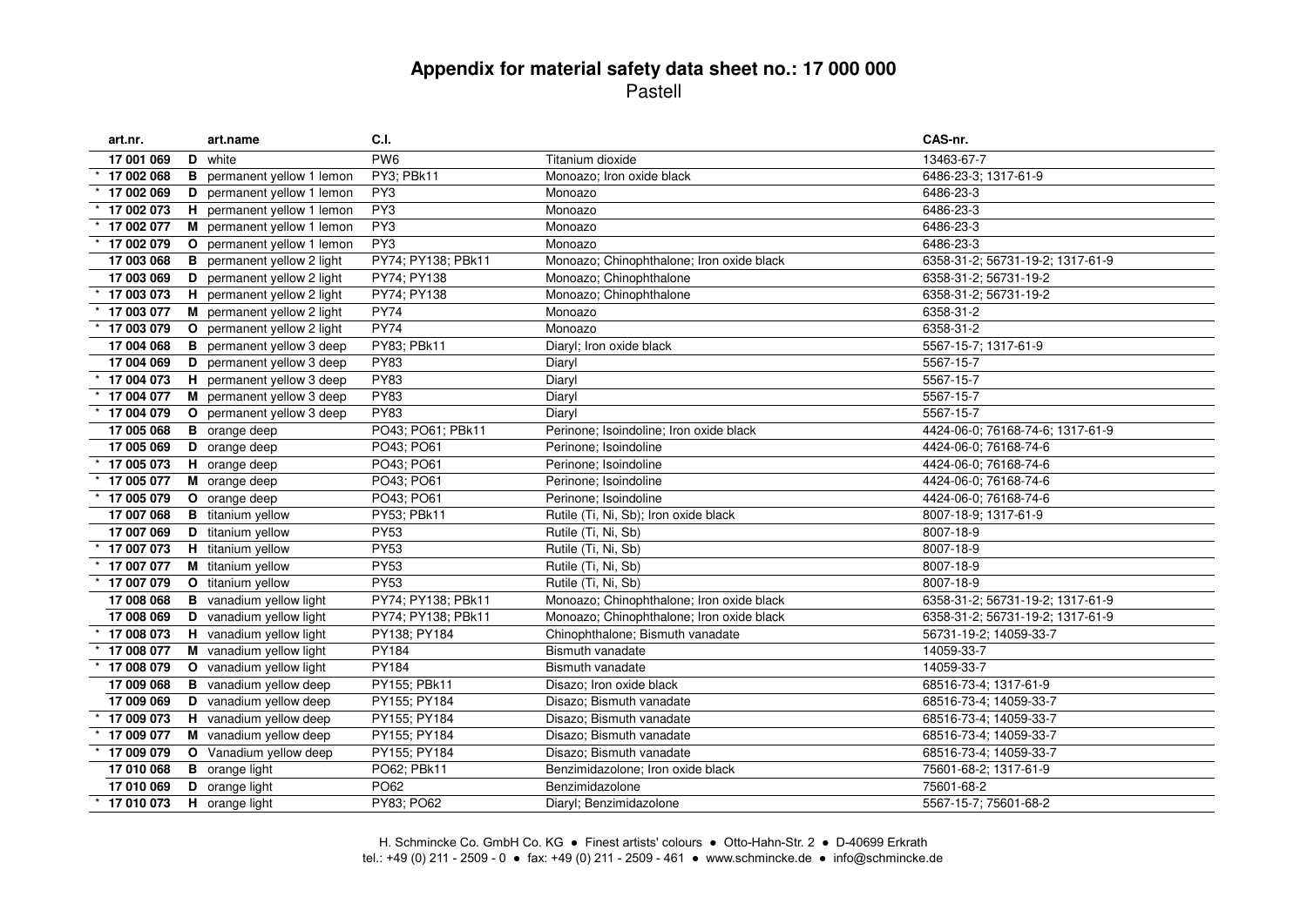| art.nr.    | art.name                    | C.I.                                |                                                                                              | CAS-nr.                                                     |
|------------|-----------------------------|-------------------------------------|----------------------------------------------------------------------------------------------|-------------------------------------------------------------|
| 17 010 077 | M orange light              | PY83; PO62                          | Diaryl; Benzimidazolone                                                                      | 5567-15-7; 75601-68-2                                       |
| 17 010 079 | O orange light              | PY83; PO62                          | Diaryl; Benzimidazolone                                                                      | 5567-15-7; 75601-68-2                                       |
| 17 013 068 | <b>B</b> ochre light        | PY42; PBr24; PBk11                  | Hydrated iron oxide; Rutile (Ti, Cr, Sb); Iron oxide black                                   | 20344-49-4; 68186-90-3; 1317-61-9                           |
| 17 013 069 | D ochre light               | PY42; PG17; PBr24                   | Hydrated iron oxide; Hematite (Cr); Rutile (Ti, Cr, Sb)                                      | 20344-49-4; 1308-38-9; 68186-90-3                           |
| 17 013 073 | H ochre light               | <b>PY42</b>                         | Hydrated iron oxide                                                                          | 20344-49-4                                                  |
| 17 013 077 | M ochre light               | <b>PY42</b>                         | Hydrated iron oxide                                                                          | 20344-49-4                                                  |
| 17 013 079 | O ochre light               | <b>PY42</b>                         | Hydrated iron oxide                                                                          | 20344-49-4                                                  |
| 17 014 068 | <b>B</b> gold ochre         | PY42; PBr24; PBk11                  | Hydrated iron oxide; Rutile (Ti, Cr, Sb); Iron oxide black                                   | 20344-49-4; 68186-90-3; 1317-61-9                           |
| 17 014 069 | D gold ochre                | PY42; PG17; PBr24                   | Hydrated iron oxide; Hematite (Cr); Rutile (Ti, Cr, Sb)                                      | 20344-49-4; 1308-38-9; 68186-90-3                           |
| 17 014 073 | H gold ochre                | <b>PY42</b>                         | Hydrated iron oxide                                                                          | 20344-49-4                                                  |
| 17 014 077 | M gold ochre                | <b>PY42</b>                         | Hydrated iron oxide                                                                          | 20344-49-4                                                  |
| 17 014 079 | O gold ochre                | <b>PY42</b>                         | Hydrated iron oxide                                                                          | 20344-49-4                                                  |
| 17 016 068 | <b>B</b> flesh ochre        | PY42; PBr24; PBk11                  | Hydrated iron oxide; Rutile (Ti, Cr, Sb); Iron oxide black                                   | 20344-49-4; 68186-90-3; 1317-61-9                           |
| 17 016 069 | D flesh ochre               | PY42; PBr24                         | Hydrated iron oxide; Rutile (Ti, Cr, Sb)                                                     | 20344-49-4; 68186-90-3                                      |
| 17 016 073 | H flesh ochre               | PY42; PR101; PBr24                  | Hydrated iron oxide; Iron oxide; Rutile (Ti, Cr, Sb)                                         | 20344-49-4; 1309-37-1; 68186-90-3                           |
| 17 016 077 | M flesh ochre               | PY42; PR101                         | Hydrated iron oxide; Iron oxide                                                              | 20344-49-4; 1309-37-1                                       |
| 17 016 079 | O flesh ochre               | <b>PY42</b>                         | Hydrated iron oxide                                                                          | 20344-49-4                                                  |
| 17 017 068 | <b>B</b> orange ochre       |                                     | PY42; PY119; PR101; PBk11 Hydrated iron oxide; Spinel (Zn, Fe); Iron oxide; Iron oxide black | 20344-49-4; 68186-90-3; 1309-37-1; 1317-61-9                |
| 17 017 069 | D orange ochre              | PY42; PY119                         | Hydrated iron oxide; Spinel (Zn, Fe)                                                         | 20344-49-4; 68186-90-3                                      |
| 17 017 073 | H orange ochre              | PY42; PR101; PBr24                  | Hydrated iron oxide; Iron oxide; Rutile (Ti, Cr, Sb)                                         | 20344-49-4; 1309-37-1; 68186-90-3                           |
| 17 017 077 | M orange ochre              | PY42; PR101                         | Hydrated iron oxide; Iron oxide                                                              | 20344-49-4; 1309-37-1                                       |
| 17 017 079 | O orange ochre              | PY42; PR101                         | Hydrated iron oxide; Iron oxide                                                              | 20344-49-4; 1309-37-1                                       |
| 17 018 068 | <b>B</b> burnt Sienna       | PY119; PR101; PBr6; PBr24;<br>PBk11 | Spinel (Zn, Fe); Iron oxide; Iron oxide mix; Rutile (Ti, Cr, Sb); Iron<br>oxide black        | 68186-90-3; 1309-37-1; 72669-22-8;<br>68186-90-3; 1317-61-9 |
| 17 018 069 | <b>D</b> burnt Sienna       | PY119; PR101; PBr6; PBr24           | Spinel (Zn, Fe); Iron oxide; Iron oxide mix; Rutile (Ti, Cr, Sb)                             | 68186-90-3; 1309-37-1; 72669-22-8; 68186-90-3               |
| 17 018 073 | H burnt Sienna              | PY42; PR101; PBr6                   | Hydrated iron oxide; Iron oxide; Iron oxide mix                                              | 20344-49-4; 1309-37-1; 72669-22-8                           |
| 17 018 077 | M burnt Sienna              | PY42; PR101                         | Hydrated iron oxide; Iron oxide                                                              | 20344-49-4; 1309-37-1                                       |
| 17 018 079 | O burnt Sienna              | PY42; PR101; PBr6                   | Hydrated iron oxide; Iron oxide; Iron oxide mix                                              | 20344-49-4; 1309-37-1; 72669-22-8                           |
| 17 019 068 | <b>B</b> burnt yellow ochre | PY42; PR101; PBk11                  | Hydrated iron oxide; Iron oxide; Iron oxide black                                            | 20344-49-4; 1309-37-1; 1317-61-9                            |
| 17 019 069 | D burnt yellow ochre        | PY42; PR101                         | Hydrated iron oxide; Iron oxide                                                              | 20344-49-4; 1309-37-1                                       |
| 17 019 073 | H burnt yellow ochre        | PY42; PR101                         | Hydrated iron oxide; Iron oxide                                                              | 20344-49-4; 1309-37-1                                       |
| 17 019 077 | M burnt yellow ochre        | PY42; PR101                         | Hydrated iron oxide; Iron oxide                                                              | 20344-49-4: 1309-37-1                                       |
| 17 019 079 | O burnt yellow ochre        | PY42; PR101                         | Hydrated iron oxide; Iron oxide                                                              | 20344-49-4; 1309-37-1                                       |
| 17 021 068 | <b>B</b> Pozzuoli earth     | PY42; PR101; PBk11                  | Hydrated iron oxide; Iron oxide; Iron oxide black                                            | 20344-49-4; 1309-37-1; 1317-61-9                            |
| 17 021 069 | <b>D</b> Pozzuoli earth     | PY42; PR101                         | Hydrated iron oxide; Iron oxide                                                              | 20344-49-4; 1309-37-1                                       |
| 17 021 073 | <b>H</b> Pozzuoli earth     | PY42; PR101                         | Hydrated iron oxide; Iron oxide                                                              | 20344-49-4; 1309-37-1                                       |
| 17 021 077 | M Pozzuoli earth            | PY42; PR101                         | Hydrated iron oxide; Iron oxide                                                              | 20344-49-4; 1309-37-1                                       |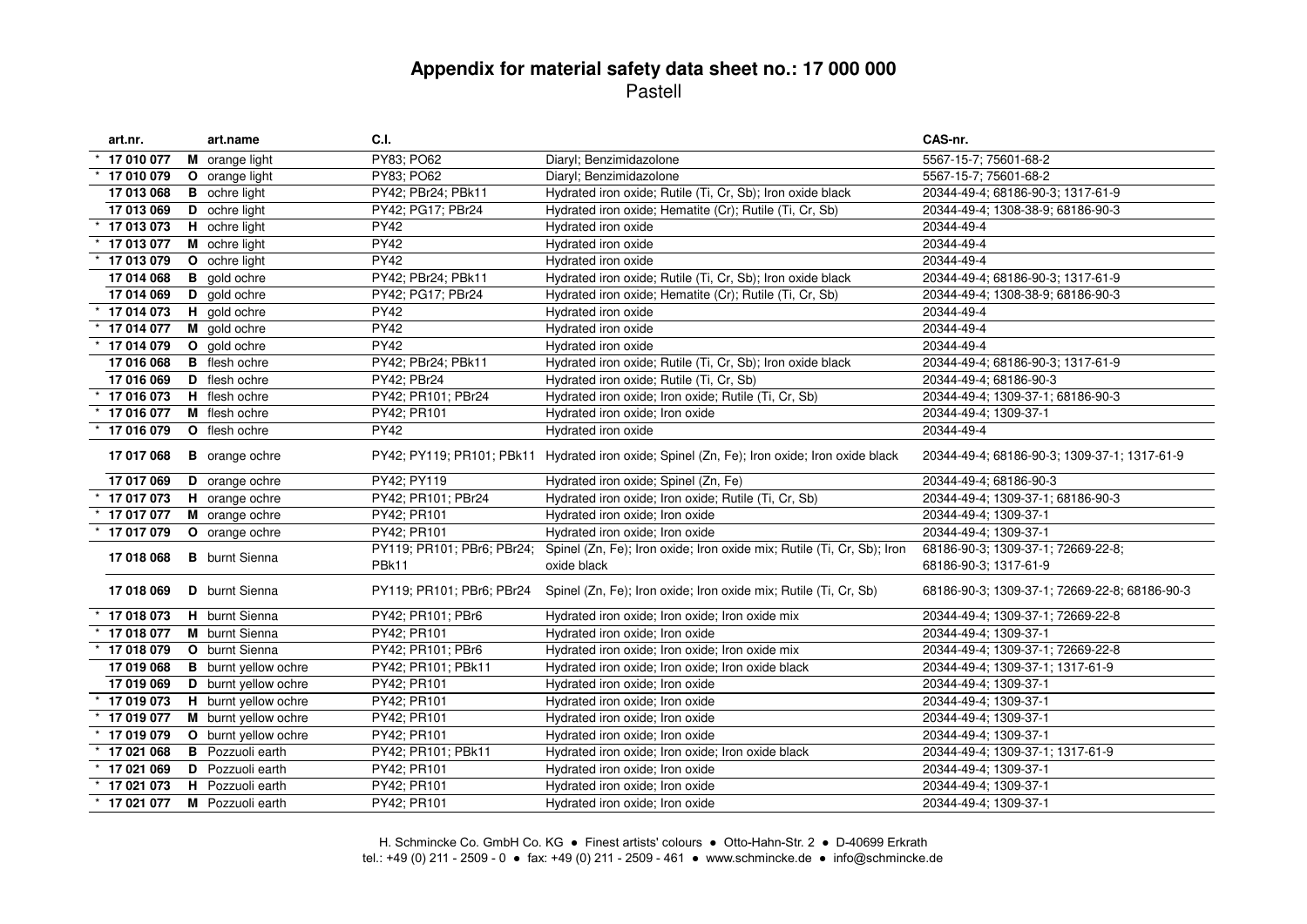| art.nr.    | art.name                    | C.I.                      |                                                                                                                                             | CAS-nr.                                       |
|------------|-----------------------------|---------------------------|---------------------------------------------------------------------------------------------------------------------------------------------|-----------------------------------------------|
| 17 021 079 | O Pozzuoli earth            | PY42; PR101               | Hydrated iron oxide; Iron oxide                                                                                                             | 20344-49-4; 1309-37-1                         |
| 17 022 068 | <b>B</b> English red        |                           | PY42; PR101; PBr33; PBk11 Hydrated iron oxide; Iron oxide; Spinel (Zn,Fe,Cr); Iron oxide black 20344-49-4; 1309-37-1; 68186-88-9; 1317-61-9 |                                               |
| 17 022 069 | D English red               | PY42; PR101; PBr33        | Hydrated iron oxide; Iron oxide; Spinel (Zn,Fe,Cr)                                                                                          | 20344-49-4; 1309-37-1; 68186-88-9             |
| 17 022 073 | H English red               | PR <sub>101</sub>         | Iron oxide                                                                                                                                  | 1309-37-1                                     |
| 17 022 073 | M English red               | PR <sub>101</sub>         | Iron oxide                                                                                                                                  | 1309-37-1                                     |
| 17 022 079 | <b>O</b> English red        | PR <sub>101</sub>         | Iron oxide                                                                                                                                  | 1309-37-1                                     |
| 17 023 068 | <b>B</b> caput mortuum pale | PR101; PBk11              | Iron oxide; Iron oxide black                                                                                                                | 1309-37-1; 1317-61-9                          |
| 17 023 069 | D caput mortuum pale        | PR101                     | Iron oxide                                                                                                                                  | 1309-37-1                                     |
| 17 023 073 | H caput mortuum pale        | PR101                     | Iron oxide                                                                                                                                  | 1309-37-1                                     |
| 17 023 077 | M caput mortuum pale        | PR <sub>101</sub>         | Iron oxide                                                                                                                                  | 1309-37-1                                     |
| 17 023 079 | O caput mortuum pale        | PR101                     | Iron oxide                                                                                                                                  | 1309-37-1                                     |
| 17 024 068 | <b>B</b> caput mortuum deep | PR101; PBk11              | Iron oxide; Iron oxide black                                                                                                                | 1309-37-1; 1317-61-9                          |
| 17 024 069 | D caput mortuum deep        | PR <sub>101</sub>         | Iron oxide                                                                                                                                  | 1309-37-1                                     |
| 17 024 073 | H caput mortuum deep        | PR101                     | Iron oxide                                                                                                                                  | 1309-37-1                                     |
| 17 024 077 | M caput mortuum deep        | PR101                     | Iron oxide                                                                                                                                  | 1309-37-1                                     |
| 17 024 079 | O caput mortuum deep        | PR101                     | Iron oxide                                                                                                                                  | 1309-37-1                                     |
| 17 025 068 | <b>B</b> dark brown         | PR101; PBk11              | Iron oxide; Iron oxide black                                                                                                                | 1309-37-1; 1317-61-9                          |
| 17 028 068 | <b>B</b> olive ochre light  | PY42; PG17; PBr24; PBk11  | Hydrated iron oxide; Hematite (Cr); Rutile (Ti, Cr, Sb);<br>Iron oxide black                                                                | 20344-49-4; 1308-38-9; 68186-90-3; 1317-61-9  |
| 17 028 069 | D olive ochre light         | PY42; PG17; PBr24; PBk11  | Hydrated iron oxide; Hematite (Cr); Rutile (Ti, Cr, Sb);<br>Iron oxide black                                                                | 20344-49-4; 1308-38-9; 68186-90-3; 1317-61-9  |
| 17 028 073 | H olive ochre light         | PY42; PG17                | Hydrated iron oxide; Hematite (Cr)                                                                                                          | 20344-49-4; 1308-38-9                         |
| 17 028 077 | M olive ochre light         | PY42; PG17                | Hydrated iron oxide; Hematite (Cr)                                                                                                          | 20344-49-4; 1308-38-9                         |
| 17 028 079 | O olive ochre light         | PY42; PG17                | Hydrated iron oxide; Hematite (Cr)                                                                                                          | 20344-49-4; 1308-38-9                         |
| 17 029 068 | <b>B</b> olive ochre deep   | PY42; PG17; PBr24; PBk11  | Hydrated iron oxide; Hematite (Cr); Rutile (Ti, Cr, Sb);<br>Iron oxide black                                                                | 20344-49-4; 1308-38-9; 68186-90-3; 1317-61-9  |
| 17 029 069 | D olive ochre deep          | PY42; PG17; PBr24; PBk11  | Hydrated iron oxide; Hematite (Cr); Rutile (Ti, Cr, Sb);<br>Iron oxide black                                                                | 20344-49-4; 1308-38-9; 68186-90-3; 1317-61-9  |
| 17 029 073 | H olive ochre deep          | PY42; PG17                | Hydrated iron oxide; Hematite (Cr)                                                                                                          | 20344-49-4; 1308-38-9                         |
| 17 029 077 | M olive ochre deep          | PY42; PG17                | Hydrated iron oxide; Hematite (Cr)                                                                                                          | 20344-49-4; 1308-38-9                         |
| 17 029 079 | O olive ochre deep          | PY42; PG17                | Hydrated iron oxide; Hematite (Cr)                                                                                                          | 20344-49-4; 1308-38-9                         |
| 17 030 068 | <b>B</b> greenish umber     | PY42; PBk11               | Hydrated iron oxide; Iron oxide black                                                                                                       | 20344-49-4; 1317-61-9                         |
| 17 030 069 | D greenish umber            | PY42; PY119; PBk11        | Hydrated iron oxide; Spinel (Zn, Fe); Iron oxide black                                                                                      | 20344-49-4; 68186-90-3; 1317-61-9             |
| 17 030 073 | H greenish umber            | PY42; PBk11               | Hydrated iron oxide; Iron oxide black                                                                                                       | 20344-49-4; 1317-61-9                         |
| 17 030 077 | M greenish umber            | PY42; PBk11               | Hydrated iron oxide; Iron oxide black                                                                                                       | 20344-49-4; 1317-61-9                         |
| 17 030 079 | O greenish umber            | PY42; PBk11               | Hydrated iron oxide; Iron oxide black                                                                                                       | 20344-49-4; 1317-61-9                         |
| 17 032 068 | <b>B</b> brown ochre        | PY42; PY119; PBr24; PBk11 | Hydrated iron oxide; Spinel (Zn, Fe); Rutile (Ti, Cr, Sb);<br>Iron oxide black                                                              | 20344-49-4; 68186-90-3; 68186-90-3; 1317-61-9 |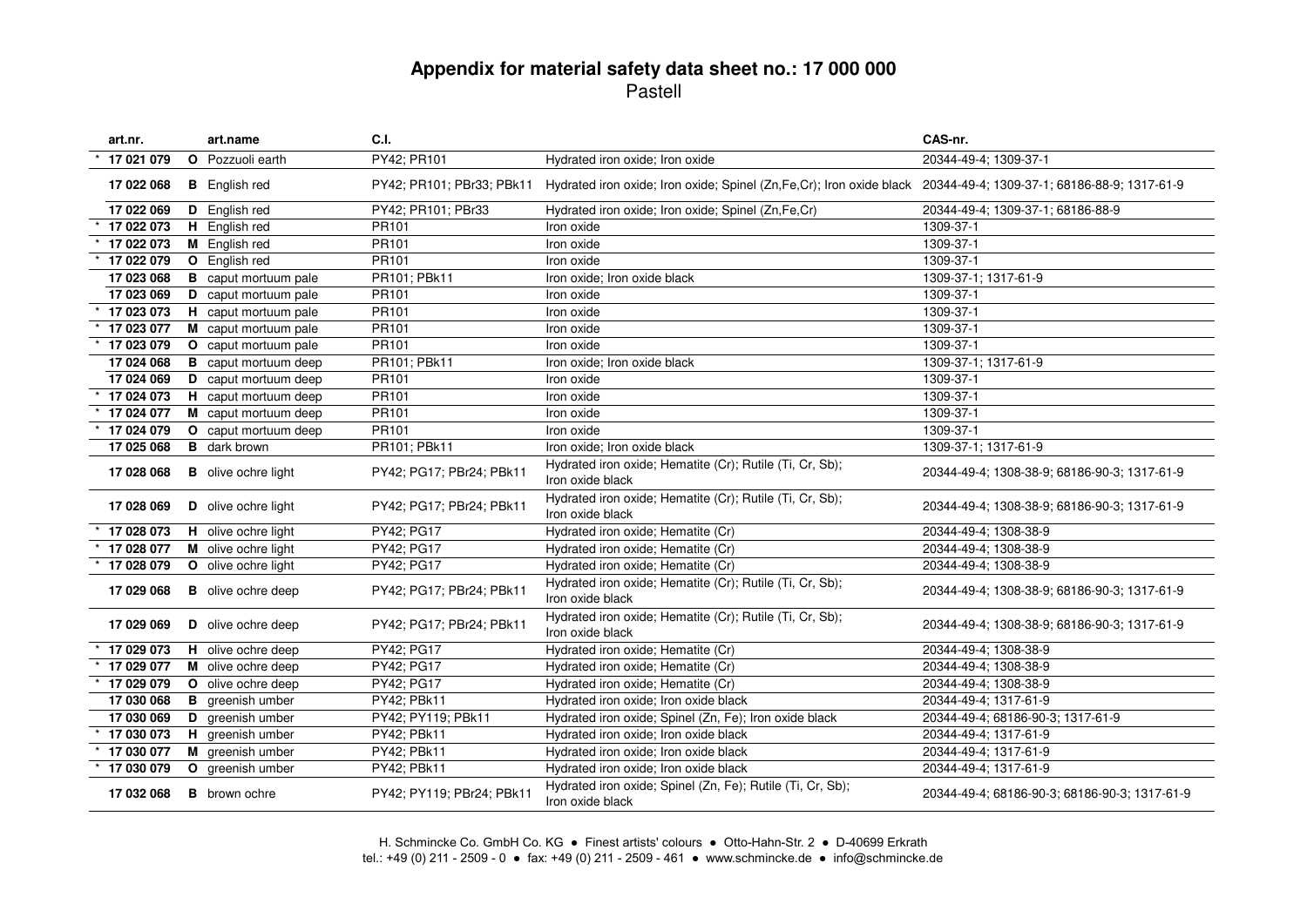| art.nr.        | art.name                   | C.I.                      |                                                                                | CAS-nr.                                       |
|----------------|----------------------------|---------------------------|--------------------------------------------------------------------------------|-----------------------------------------------|
| 17 032 069     | <b>D</b> brown ochre       | PY42; PY119; PBr24; PBk11 | Hydrated iron oxide; Spinel (Zn, Fe); Rutile (Ti, Cr, Sb);<br>Iron oxide black | 20344-49-4; 68186-90-3; 68186-90-3; 1317-61-9 |
| $*$ 17 032 073 | <b>H</b> brown ochre       | PY42; PY119; PBr24; PBk11 | Hydrated iron oxide; Spinel (Zn, Fe); Rutile (Ti, Cr, Sb);<br>Iron oxide black | 20344-49-4; 68186-90-3; 68186-90-3; 1317-61-9 |
| 17 032 077     | M brown ochre              | PY42; PBr6; PBk11         | Hydrated iron oxide; Iron oxide mix; Iron oxide black                          | 20344-49-4; 72669-22-8; 1317-61-9             |
| 17 032 079     | O brown ochre              | PY42; PBr6; PBk11         | Hydrated iron oxide; Iron oxide mix; Iron oxide black                          | 20344-49-4; 72669-22-8; 1317-61-9             |
| 17 033 068     | <b>B</b> burnt green earth | PY119; PR101; PBk11       | Spinel (Zn, Fe); Iron oxide; Iron oxide black                                  | 68186-90-3; 1309-37-1; 1317-61-9              |
| 17 033 069     | D burnt green earth        | PY119; PR101              | Spinel (Zn, Fe); Iron oxide                                                    | 68186-90-3; 1309-37-1                         |
| 17 033 073     | H burnt green earth        | PY119; PR101              | Spinel (Zn, Fe); Iron oxide                                                    | 68186-90-3; 1309-37-1                         |
| 17 033 077     | M burnt green earth        | PY42; PR101; PBr6         | Hydrated iron oxide; Iron oxide; Iron oxide mix                                | 20344-49-4; 1309-37-1; 72669-22-8             |
| $*$ 17 033 079 | <b>O</b> burnt green earth | PY42; PR101; PBr6; PBk11  | Hydrated iron oxide; Iron oxide; Iron oxide mix; Iron oxide black              | 20344-49-4; 1309-37-1; 72669-22-8; 1317-61-9  |
| 17 035 068     | <b>B</b> burnt umber       | PBr6; PBk11               | Iron oxide mix; Iron oxide black                                               | 72669-22-8; 1317-61-9                         |
| 17 035 069     | <b>D</b> burnt umber       | PBr6; PBk11               | Iron oxide mix; Iron oxide black                                               | 72669-22-8; 1317-61-9                         |
| 17 035 073     | H burnt umber              | PY42; PBr6; PBk11         | Hydrated iron oxide; Iron oxide mix; Iron oxide black                          | 20344-49-4; 72669-22-8; 1317-61-9             |
| 17 035 077     | <b>M</b> burnt umber       | PY42; PBr6; PBk11         | Hydrated iron oxide; Iron oxide mix; Iron oxide black                          | 20344-49-4; 72669-22-8; 1317-61-9             |
| 17 035 079     | O burnt umber              | PY42; PBr6; PBk11         | Hydrated iron oxide; Iron oxide mix; Iron oxide black                          | 20344-49-4; 72669-22-8; 1317-61-9             |
| 17 036 068     | <b>B</b> Vandyke brown     | PR101; PBr6; PBr33; PBk11 | Iron oxide; Iron oxide mix; Spinel (Zn,Fe,Cr); Iron oxide black                | 1309-37-1; 72669-22-8; 68186-88-9; 1317-61-9  |
| 17 036 069     | D Vandyke brown            | PR101; PBr6; PBr33; PBk11 | Iron oxide; Iron oxide mix; Spinel (Zn,Fe,Cr); Iron oxide black                | 1309-37-1; 72669-22-8; 68186-88-9; 1317-61-9  |
| 17 036 073     | H Vandyke brown            | PR101; PBr6; PBk11        | Iron oxide; Iron oxide mix; Iron oxide black                                   | 1309-37-1; 72669-22-8; 1317-61-9              |
| 17 036 077     | M Vandyke brown            | PR101; PBr6; PBk11        | Iron oxide: Iron oxide mix: Iron oxide black                                   | 1309-37-1; 72669-22-8; 1317-61-9              |
| 17 036 079     | O Vandyke brown            | PR101; PBr6; PBk11        | Iron oxide; Iron oxide mix; Iron oxide black                                   | 1309-37-1; 72669-22-8; 1317-61-9              |
| 17 037 068     | <b>B</b> sepia brown       | PY42; PBr6; PBr33; PBk11  | Hydrated iron oxide; Iron oxide mix; Spinel (Zn,Fe,Cr);<br>Iron oxide black    | 20344-49-4; 72669-22-8; 68186-88-9; 1317-61-9 |
| 17 037 069     | D sepia brown              | PBr6; PBr33; PBk11        | Iron oxide mix; Spinel (Zn,Fe,Cr); Iron oxide black                            | 72669-22-8; 68186-88-9; 1317-61-9             |
| 17 037 073     | H sepia brown              | PBr6; PBk11               | Iron oxide mix; Iron oxide black                                               | 72669-22-8; 1317-61-9                         |
| 17 037 077     | M sepia brown              | PBr6; PBk11               | Iron oxide mix; Iron oxide black                                               | 72669-22-8; 1317-61-9                         |
| 17 037 079     | O sepia brown              | PBr6; PBk11               | Iron oxide mix; Iron oxide black                                               | 72669-22-8; 1317-61-9                         |
| 17 038 068     | <b>B</b> walnut brown      | PB29; PBr7; PBk11         | Sodium aluminum silicate; Earth pigment; Iron oxide black                      | 57455-37-5; -; 1317-61-9                      |
| 17 038 069     | D walnut brown             | PB29; PBr7                | Sodium aluminum silicate; Earth pigment                                        | 57455-37-5; -                                 |
| 17 038 073     | H walnut brown             | PB29; PBr7                | Sodium aluminum silicate; Earth pigment                                        | $57455 - 37 - 5$ ; -                          |
| 17 038 077     | M walnut brown             | PB29; PBr7                | Sodium aluminum silicate; Earth pigment                                        | $57455-37-5; -$                               |
| 17 038 079     | O walnut brown             | PB29; PBr7                | Sodium aluminum silicate; Earth pigment                                        | 57455-37-5; -                                 |
| 17 040 068     | <b>B</b> vermilion         | PR3; PR188; PR242; PBk11  | Beta-Naphthol; Monoazo; Disazocondensation; Iron oxide black                   | 2425-85-6; 61847-48-1; 118440-67-8; 1317-61-9 |
| 17 040 069     | <b>D</b> vermilion         | PR3; PR188; PR242         | Beta-Naphthol; Monoazo; Disazocondensation                                     | 2425-85-6; 61847-48-1; 118440-67-8            |
| 17 040 073     | H vermilion                | PR3; PR188; PR242         | Beta-Naphthol; Monoazo; Disazocondensation                                     | 2425-85-6; 61847-48-1; 118440-67-8            |
| 17 040 077     | M vermilion                | PR3; PR188; PR242         | Beta-Naphthol; Monoazo; Disazocondensation                                     | 2425-85-6; 61847-48-1; 118440-67-8            |
| 17 040 079     | O vermilion                | PR3; PR188; PR242         | Beta-Naphthol; Monoazo; Disazocondensation                                     | 2425-85-6; 61847-48-1; 118440-67-8            |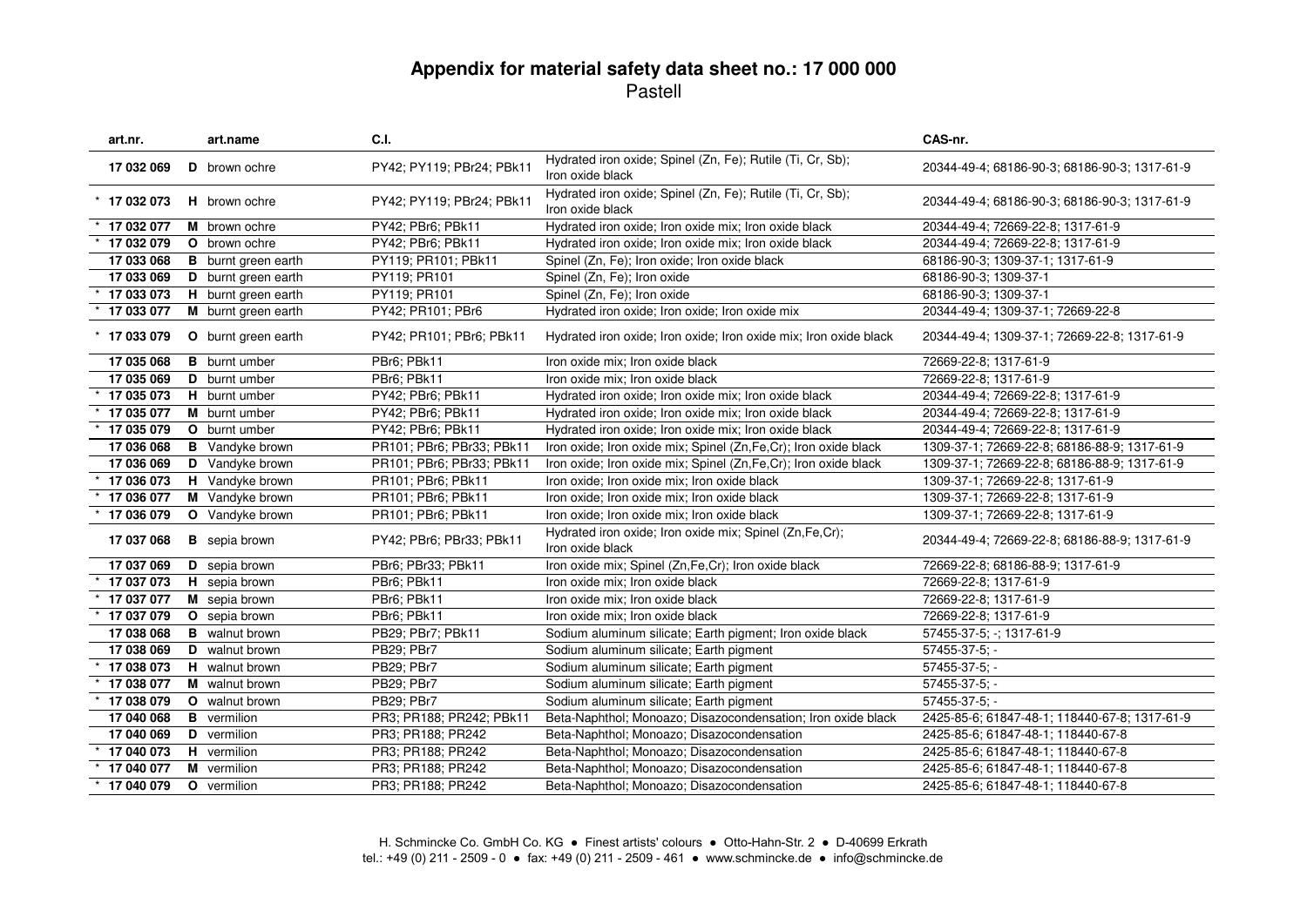| art.nr.        |              | art.name                      | C.I.                                      |                                                                                                                                   | CAS-nr.                                                               |
|----------------|--------------|-------------------------------|-------------------------------------------|-----------------------------------------------------------------------------------------------------------------------------------|-----------------------------------------------------------------------|
| 17 041 068     |              | <b>B</b> scarlet              | PR3; PR168; PR254; PBk11                  | Beta-Naphthol; Anthanthrone; Diketo-pyrrolo-pyrrol;<br>Iron oxide black                                                           | 2425-85-6; 4378-61-4; 122390-98-1; 1317-61-9                          |
| 17 041 069     |              | D scarlet                     | PR3; PR168; PR254                         | Beta-Naphthol; Anthanthrone; Diketo-pyrrolo-pyrrol                                                                                | 2425-85-6; 4378-61-4; 122390-98-1                                     |
| 17 041 073     |              | H scarlet                     | PR3; PR168; PR254                         | Beta-Naphthol; Anthanthrone; Diketo-pyrrolo-pyrrol                                                                                | 2425-85-6; 4378-61-4; 122390-98-1                                     |
| 17 041 077     |              | M scarlet                     | PR3; PR168; PR254                         | Beta-Naphthol; Anthanthrone; Diketo-pyrrolo-pyrrol                                                                                | 2425-85-6; 4378-61-4; 122390-98-1                                     |
| 17 041 079     |              | O scarlet                     | PR3; PR168; PR254                         | Beta-Naphthol; Anthanthrone; Diketo-pyrrolo-pyrrol                                                                                | 2425-85-6; 4378-61-4; 122390-98-1                                     |
| 17 042 068     | в            | permanent red 1 pale          | PO62; PR242; PBk11                        | Benzimidazolone; Disazocondensation; Iron oxide black                                                                             | 75601-68-2; 118440-67-8; 1317-61-9                                    |
| 17 042 069     | D            | permanent red 1 pale          | PO62; PR242                               | Benzimidazolone; Disazocondensation                                                                                               | 75601-68-2; 118440-67-8                                               |
| 17 042 073     |              | H permanent red 1 pale        | PO43; PR168                               | Perinone: Anthanthrone                                                                                                            | 4424-06-0; 4378-61-4                                                  |
| 17 042 077     |              | M permanent red 1 pale        | PO43; PR168                               | Perinone; Anthanthrone                                                                                                            | 4424-06-0; 4378-61-4                                                  |
| 17 042 079     |              | O permanent red 1 pale        | PO43; PR168                               | Perinone: Anthanthrone                                                                                                            | 4424-06-0; 4378-61-4                                                  |
| 17 043 068     |              | <b>B</b> Bordeaux             | PR3; PR101; PR254; PV19;<br>PBk11         | Beta-Naphthol; Iron oxide; Diketo-pyrrolo-pyrrol; Quinacridone; Iron 2425-85-6; 1309-37-1; 122390-98-1; 1047-16-1;<br>oxide black | 1317-61-9                                                             |
| 17 043 069     |              | <b>D</b> Bordeaux             | PR3; PR101; PR254; PV19                   | Beta-Naphthol; Iron oxide; Diketo-pyrrolo-pyrrol; Quinacridone                                                                    | 2425-85-6; 1309-37-1; 122390-98-1; 1047-16-1                          |
| $*$ 17 043 073 |              | <b>H</b> Bordeaux             | PR3; PR101; PR254; PV19                   | Beta-Naphthol; Iron oxide; Diketo-pyrrolo-pyrrol; Quinacridone                                                                    | 2425-85-6; 1309-37-1; 122390-98-1; 1047-16-1                          |
| $*$ 17 043 077 |              | <b>M</b> Bordeaux             | PR3; PR101; PR254; PV19                   | Beta-Naphthol; Iron oxide; Diketo-pyrrolo-pyrrol; Quinacridone                                                                    | 2425-85-6; 1309-37-1; 122390-98-1; 1047-16-1                          |
| $*$ 17 043 079 |              | <b>O</b> Bordeaux             | PR3; PR101; PR254; PV19                   | Beta-Naphthol; Iron oxide; Diketo-pyrrolo-pyrrol; Quinacridone                                                                    | 2425-85-6; 1309-37-1; 122390-98-1; 1047-16-1                          |
| 17 044 068     |              | <b>B</b> permanent red 3 deep | PR3; PR112; PR178; PR242;<br>PBk11        | Beta-Naphthol; Naphthol AS; Perylene; Disazocondensation;<br>Iron oxide black                                                     | 2425-85-6; 6535-46-2; 3049-71-6; 118440-67-8;<br>1317-61-9            |
| 17 044 069     |              | <b>D</b> permanent red 3 deep | PR3; PR112; PR178; PR242                  | Beta-Naphthol; Naphthol AS; Perylene; Disazocondensation                                                                          | 2425-85-6; 6535-46-2; 3049-71-6; 118440-67-8                          |
| 17 044 073     |              | H permanent red 3 deep        | PO43; PR112                               | Perinone; Naphthol AS                                                                                                             | 4424-06-0; 6535-46-2                                                  |
| 17 044 077     |              | M permanent red 3 deep        | PO43; PR112                               | Perinone; Naphthol AS                                                                                                             | 4424-06-0; 6535-46-2                                                  |
| 17 044 079     | $\mathbf{o}$ | permanent red 3 deep          | PO43; PR112                               | Perinone; Naphthol AS                                                                                                             | 4424-06-0; 6535-46-2                                                  |
| 17 045 068     |              | <b>B</b> madder lake          | PR3; PR112; PR146; PR187;<br>PR202; PBk11 | Beta-Naphthol; Naphthol AS; Naphthol AS; Naphthol AS;<br>Quinacridone; Iron oxide black                                           | 2425-85-6; 6535-46-2; 5280-68-2; 59487-23-9; 1047-<br>16-1: 1317-61-9 |
| 17 045 069     |              | D madder lake                 | PR3; PR112; PR146; PR187;<br>PR202        | Beta-Naphthol; Naphthol AS; Naphthol AS; Naphthol AS;<br>Quinacridone                                                             | 2425-85-6; 6535-46-2; 5280-68-2; 59487-23-9; 1047-<br>$16-1$          |
| 17 045 073     |              | H madder lake                 | PR112; PV19; PB29                         | Naphthol AS; Quinacridone; Sodium aluminum silicate                                                                               | 6535-46-2; 1047-16-1; 57455-37-5                                      |
| 17 045 077     |              | M madder lake                 | PR112; PV19; PB29                         | Naphthol AS; Quinacridone; Sodium aluminum silicate                                                                               | 6535-46-2; 1047-16-1; 57455-37-5                                      |
| 17 045 079     |              | O madder lake                 | PR112; PV19; PB29                         | Naphthol AS; Quinacridone; Sodium aluminum silicate                                                                               | 6535-46-2; 1047-16-1; 57455-37-5                                      |
| 17 046 068     |              | <b>B</b> carmine red          | PR3; PR146; PR178; PR242;<br>PBk11        | Beta-Naphthol; Naphthol AS; Perylene; Disazocondensation;<br>Iron oxide black                                                     | 2425-85-6; 5280-68-2; 3049-71-6; 118440-67-8;<br>1317-61-9            |
| 17 046 069     |              | <b>D</b> carmine red          | PR3; PR146; PR178; PR242                  | Beta-Naphthol; Naphthol AS; Perylene; Disazocondensation                                                                          | 2425-85-6; 5280-68-2; 3049-71-6; 118440-67-8                          |
| 17 046 073     |              | H carmine red                 | PR112; PV19                               | Naphthol AS; Quinacridone                                                                                                         | 6535-46-2; 1047-16-1                                                  |
|                |              |                               |                                           |                                                                                                                                   |                                                                       |

H. Schmincke Co. GmbH Co. KG ● Finest artists' colours ● Otto-Hahn-Str. 2 ● D-40699 Erkrath tel.: +49 (0) 211 - 2509 - 0 ● fax: +49 (0) 211 - 2509 - 461 ● www.schmincke.de ● info@schmincke.de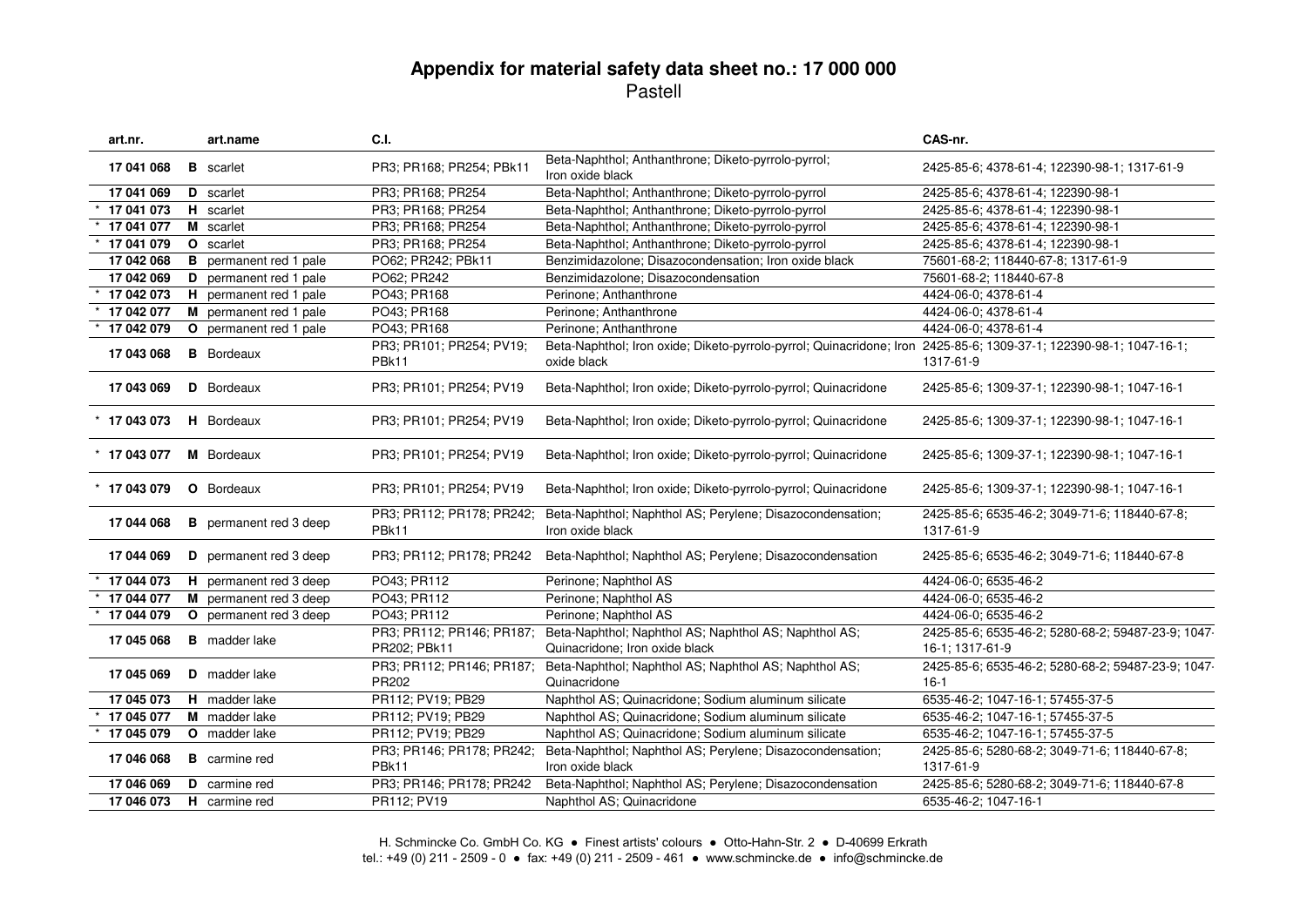| art.nr.        |   | art.name                     | C.I.                      |                                                                                            | CAS-nr.                                      |
|----------------|---|------------------------------|---------------------------|--------------------------------------------------------------------------------------------|----------------------------------------------|
| 17 046 077     |   | M carmine red                | PR112; PV19               | Naphthol AS; Quinacridone                                                                  | 6535-46-2; 1047-16-1                         |
| 17 046 079     |   | <b>O</b> carmine red         | PR112; PV19               | Naphthol AS; Quinacridone                                                                  | 6535-46-2; 1047-16-1                         |
| 17 047 068     |   | <b>B</b> rose madder         | PR122; PR146; PV19; PBk11 | Quinacridone; Naphthol AS; Quinacridone; Iron oxide black                                  | 980-26-7; 5280-68-2; 1047-16-1; 1317-61-9    |
| 17 047 069     |   | D rose madder                | PR122; PR146; PV19        | Quinacridone; Naphthol AS; Quinacridone                                                    | 980-26-7; 5280-68-2; 1047-16-1               |
| 17 047 073     |   | H rose madder                | <b>PV19</b>               | Quinacridone                                                                               | 1047-16-1                                    |
| 17 047 077     |   | M rose madder                | <b>PV19</b>               | Quinacridone                                                                               | 1047-16-1                                    |
| 17 047 079     |   | O rose madder                | <b>PV19</b>               | Quinacridone                                                                               | 1047-16-1                                    |
| 17 048 068     | в | quinacridone violet          | PR3; PR122; PV19; PBk11   | Beta-Naphthol; Quinacridone; Quinacridone; Iron oxide black                                | 2425-85-6; 980-26-7; 1047-16-1; 1317-61-9    |
| 17 048 069     |   | <b>D</b> quinacridone violet | PR3; PR122; PV19; PBk11   | Beta-Naphthol; Quinacridone; Quinacridone; Iron oxide black                                | 2425-85-6; 980-26-7; 1047-16-1; 1317-61-9    |
| 17 048 073     |   | H quinacridone violet        | PR3; PR122; PB29          | Beta-Naphthol; Quinacridone; Sodium aluminum silicate                                      | 2425-85-6; 980-26-7; 57455-37-5              |
| 17 048 077     |   | M quinacridone violet        | PR3; PR122; PB29          | Beta-Naphthol; Quinacridone; Sodium aluminum silicate                                      | 2425-85-6; 980-26-7; 57455-37-5              |
| 17 048 079     |   | O quinacridone violet        | PR3; PR122; PB29          | Beta-Naphthol; Quinacridone; Sodium aluminum silicate                                      | 2425-85-6; 980-26-7; 57455-37-5              |
| 17 049 068     |   | <b>B</b> purple 1            | PR3; PV19; PV23; PBk11    | Beta-Naphthol; Quinacridone; Dioxazine; Iron oxide black                                   | 2425-85-6; 1047-16-1; 6358-30-1; 1317-61-9   |
| 17 049 069     |   | D purple 1                   | PR3; PV19; PV23           | Beta-Naphthol; Quinacridone; Dioxazine                                                     | 2425-85-6; 1047-16-1; 6358-30-1              |
| 17 049 073     |   | H purple 1                   | PR146; PV19; PB29         | Naphthol AS; Quinacridone; Sodium aluminum silicate                                        | 5280-68-2; 1047-16-1; 57455-37-5             |
| 17 049 077     |   | M purple 1                   | PR146; PV19; PB29         | Naphthol AS; Quinacridone; Sodium aluminum silicate                                        | 5280-68-2; 1047-16-1; 57455-37-5             |
| 17 049 079     |   | O purple 1                   | PR146; PV19; PB29         | Naphthol AS; Quinacridone; Sodium aluminum silicate                                        | 5280-68-2; 1047-16-1; 57455-37-5             |
| 17 050 068     |   | <b>B</b> purple 2            | PR122; PV15; PV23; PBk11  | Quinacridone; Sodium aluminum silicate; Dioxazine;<br>Iron oxide black                     | 980-26-7; 12769-96-9; 6358-30-1; 1317-61-9   |
| 17 050 069     |   | D purple 2                   | PR122; PV15; PV23         | Quinacridone; Sodium aluminum silicate; Dioxazine                                          | 980-26-7; 12769-96-9; 6358-30-1              |
| 17 050 073     |   | H purple 2                   | PR146; PV15               | Naphthol AS; Sodium aluminum silicate                                                      | 5280-68-2; 12769-96-9                        |
| 17 050 077     |   | M purple 2                   | PR146; PV15               | Naphthol AS; Sodium aluminum silicate                                                      | 5280-68-2; 12769-96-9                        |
| 17 050 079     |   | O purple 2                   | PR146; PV15               | Naphthol AS; Sodium aluminum silicate                                                      | 5280-68-2; 12769-96-9                        |
| 17 052 068     |   | <b>B</b> manganese violet    | PV15; PV16; PV23; PBk11   | Sodium aluminum silicate; Manganese-ammonium pyrophosphate;<br>Dioxazine; Iron oxide black | 12769-96-9; 10101-66-3; 6358-30-1; 1317-61-9 |
| 17 052 069     |   | D manganese violet           | PV15; PV16; PV23          | Sodium aluminum silicate; Manganese-ammonium pyrophosphate;<br>Dioxazine                   | 12769-96-9; 10101-66-3; 6358-30-1            |
| $*$ 17 052 073 |   | <b>H</b> manganese violet    | PV15; PV16; PV23          | Sodium aluminum silicate; Manganese-ammonium pyrophosphate;<br>Dioxazine                   | 12769-96-9; 10101-66-3; 6358-30-1            |
| $*$ 17 052 077 |   | M manganese violet           | PV15; PV16; PV23          | Sodium aluminum silicate; Manganese-ammonium pyrophosphate;<br>Dioxazine                   | 12769-96-9; 10101-66-3; 6358-30-1            |
| $*$ 17 052 079 |   | <b>O</b> manganese violet    | PV15; PV16; PV23          | Sodium aluminum silicate; Manganese-ammonium pyrophosphate;<br>Dioxazine                   | 12769-96-9; 10101-66-3; 6358-30-1            |
| 17 054 069     |   | <b>D</b> red violet          | PV15: PV19                | Sodium aluminum silicate; Quinacridone                                                     | 12769-96-9; 1047-16-1                        |
| 17 055 069     |   | D reddish violet deep        | PR202; PV15; PV23         | Quinacridone; Sodium aluminum silicate; Dioxazine                                          | 1047-16-1; 12769-96-9; 6358-30-1             |
| 17 056 068     | в | reddish violet               | PV15; PV23; PBk11         | Sodium aluminum silicate; Dioxazine; Iron oxide black                                      | 12769-96-9; 6358-30-1; 1317-61-9             |
| 17 056 069     |   | D reddish violet             | PV15; PV23                | Sodium aluminum silicate; Dioxazine                                                        | 12769-96-9; 6358-30-1                        |
| 17 056 073     |   | H reddish violet             | <b>PV15</b>               | Sodium aluminum silicate                                                                   | 12769-96-9                                   |
| 17 056 077     |   | M reddish violet             | <b>PV15</b>               | Sodium aluminum silicate                                                                   | 12769-96-9                                   |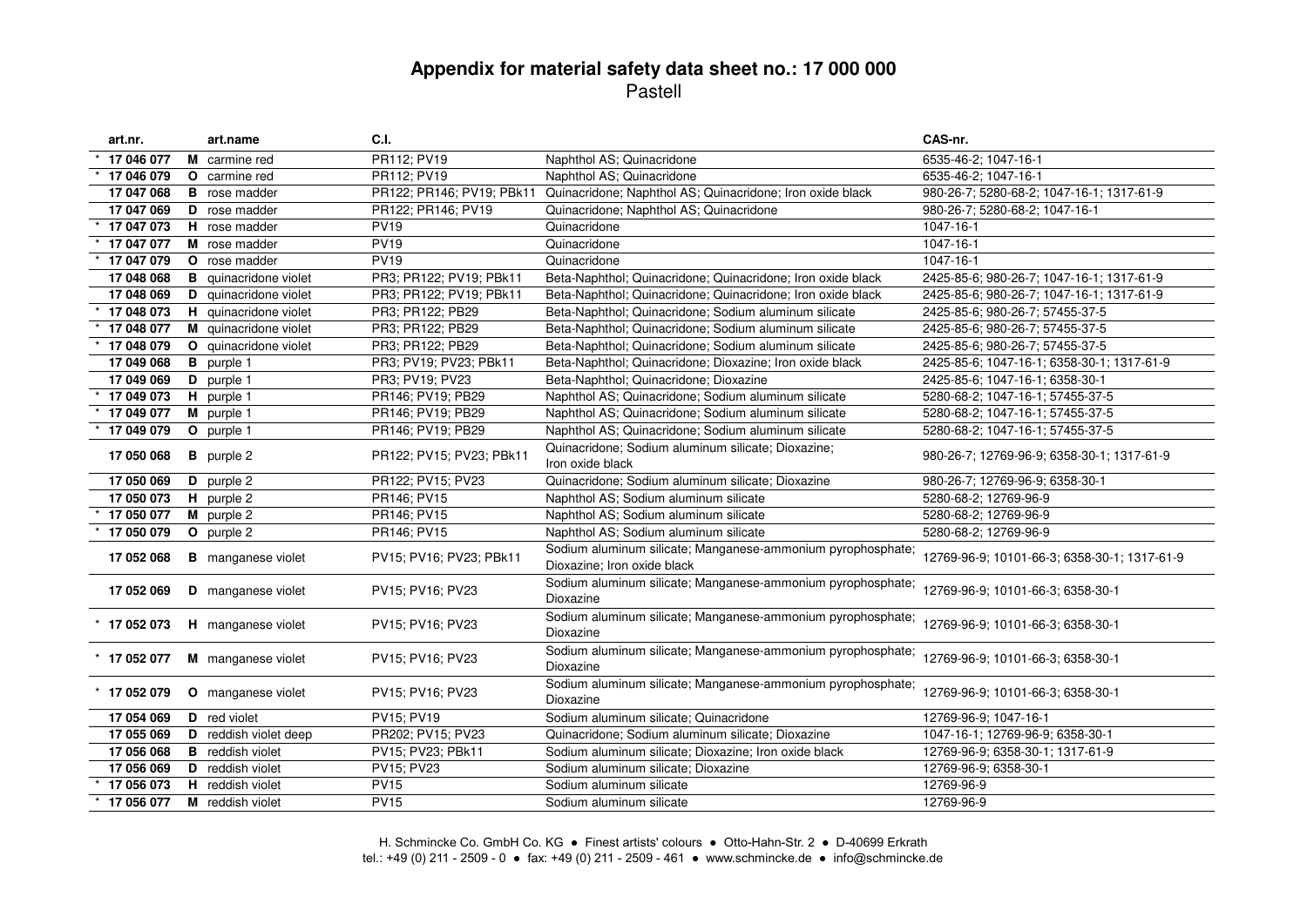| art.nr.        | art.name                       | C.I.                             |                                                                                                   | CAS-nr.                                                     |
|----------------|--------------------------------|----------------------------------|---------------------------------------------------------------------------------------------------|-------------------------------------------------------------|
| 17 056 079     | O reddish violet               | <b>PV15</b>                      | Sodium aluminum silicate                                                                          | 12769-96-9                                                  |
| 17 057 068     | <b>B</b> bluish violet         | PV15; PV23; PB15:1; PBk11        | Sodium aluminum silicate; Dioxazine; Phthalocyanine (Cu);<br>Iron oxide black                     | 12769-96-9; 6358-30-1; 147-14-8; 1317-61-9                  |
| 17 057 069     | D bluish violet                | PV15; PV23; PB15:1               | Sodium aluminum silicate; Dioxazine; Phthalocyanine (Cu)                                          | 12769-96-9; 6358-30-1; 147-14-8                             |
| 17 057 073     | H bluish violet                | <b>PV15</b>                      | Sodium aluminum silicate                                                                          | 12769-96-9                                                  |
| 17 057 077     | M bluish violet                | PV15; PB29                       | Sodium aluminum silicate; Sodium aluminum silicate                                                | 12769-96-9; 57455-37-5                                      |
| 17 057 079     | O bluish violet                | <b>PV15: PB29</b>                | Sodium aluminum silicate: Sodium aluminum silicate                                                | 12769-96-9; 57455-37-5                                      |
| 17 059 068     | <b>B</b> deep violet           | PV19; PV23; PB15; PB29;<br>PBk11 | Quinacridone; Dioxazine; Phthalocyanine (Cu); Sodium aluminum<br>silicate; Iron oxide black       | 1047-16-1; 6358-30-1; 147-14-8; 57455-37-5; 1317-<br>$61-9$ |
| 17 059 069     | D deep violet                  | PV19; PV23; PB15; PB29           | Quinacridone; Dioxazine; Phthalocyanine (Cu); Sodium aluminum<br>silicate                         | 1047-16-1; 6358-30-1; 147-14-8; 57455-37-5                  |
| $*$ 17 059 073 | H deep violet                  | PR146; PV15; PB29                | Naphthol AS; Sodium aluminum silicate; Sodium aluminum silicate 5280-68-2; 12769-96-9; 57455-37-5 |                                                             |
| 17 059 077     | M deep violet                  | $\overline{PV}15$                | Sodium aluminum silicate                                                                          | 12769-96-9                                                  |
| 17 059 079     | O deep violet                  | <b>PV15</b>                      | Sodium aluminum silicate                                                                          | 12769-96-9                                                  |
| 17 060 069     | <b>D</b> ultramarine blue deep | PB15:6; PB15:2; PB29; PV23       | Phthalocyanine (Cu); Phthalocyanine (Cu); Sodium aluminum<br>silicate: Dioxazine                  | 147-14-8; 147-14-8; 57455-37-5; 6358-30-1                   |
| 17 061 068     | <b>B</b> phthalo blue deep     | PB15; PB15:1; PB29; PBk11        | Phthalocyanine (Cu); Phthalocyanine (Cu); Sodium aluminum<br>silicate; Iron oxide black           | 147-14-8; 147-14-8; 57455-37-5; 1317-61-9                   |
| 17 061 069     | <b>D</b> phthalo blue deep     | PB15; PB15:1; PB29; PBk11        | Phthalocyanine (Cu); Phthalocyanine (Cu); Sodium aluminum<br>silicate; Iron oxide black           | 147-14-8; 147-14-8; 57455-37-5; 1317-61-9                   |
| 17 061 073     | H phthalo blue deep            | PV23; PB15:1; PB29; PBk11        | Dioxazine; Phthalocyanine (Cu); Sodium aluminum silicate; Iron<br>oxide black                     | 6358-30-1; 147-14-8; 57455-37-5; 1317-61-9                  |
| 17 061 077     | M phthalo blue deep            | PV23; PB15:1; PB29; PBk11        | Dioxazine; Phthalocyanine (Cu); Sodium aluminum silicate; Iron<br>oxide black                     | 6358-30-1; 147-14-8; 57455-37-5; 1317-61-9                  |
| $*$ 17 061 079 | <b>O</b> phthalo blue deep     | PV23; PB15:1; PB29; PBk11        | Dioxazine; Phthalocyanine (Cu); Sodium aluminum silicate; Iron<br>oxide black                     | 6358-30-1; 147-14-8; 57455-37-5; 1317-61-9                  |
| 17 062 068     | <b>B</b> ultramarine light     | PV23; PB15:1; PB29; PBk11        | Dioxazine; Phthalocyanine (Cu); Sodium aluminum silicate; Iron<br>oxide black                     | 6358-30-1; 147-14-8; 57455-37-5; 1317-61-9                  |
| 17 062 069     | <b>D</b> ultramarine light     | PV23; PB15:1; PB29               | Dioxazine; Phthalocyanine (Cu); Sodium aluminum silicate                                          | 6358-30-1; 147-14-8; 57455-37-5                             |
| 17 062 073     | H ultramarine light            | <b>PB29</b>                      | Sodium aluminum silicate                                                                          | 57455-37-5                                                  |
| 17 062 077     | M ultramarine light            | <b>PB29</b>                      | Sodium aluminum silicate                                                                          | 57455-37-5                                                  |
| 17 062 079     | O ultramarine light            | <b>PB29</b>                      | Sodium aluminum silicate                                                                          | 57455-37-5                                                  |
| 17 063 068     | <b>B</b> ultramarine deep      | PV23; PB15:1; PB29; PBk11        | Dioxazine; Phthalocyanine (Cu); Sodium aluminum silicate; Iron<br>oxide black                     | 6358-30-1; 147-14-8; 57455-37-5; 1317-61-9                  |
| 17 063 069     | <b>D</b> ultramarine deep      | PV23; PB15:1; PB29               | Dioxazine; Phthalocyanine (Cu); Sodium aluminum silicate                                          | 6358-30-1; 147-14-8; 57455-37-5                             |
| 17 063 073     | H ultramarine deep             | <b>PB29</b>                      | Sodium aluminum silicate                                                                          | 57455-37-5                                                  |
| 17 063 077     | M ultramarine deep             | <b>PB29</b>                      | Sodium aluminum silicate                                                                          | 57455-37-5                                                  |
| 17 063 079     | O ultramarine deep             | <b>PB29</b>                      | Sodium aluminum silicate                                                                          | 57455-37-5                                                  |

H. Schmincke Co. GmbH Co. KG ● Finest artists' colours ● Otto-Hahn-Str. 2 ● D-40699 Erkrath tel.: +49 (0) 211 - 2509 - 0 ● fax: +49 (0) 211 - 2509 - 461 ● www.schmincke.de ● info@schmincke.de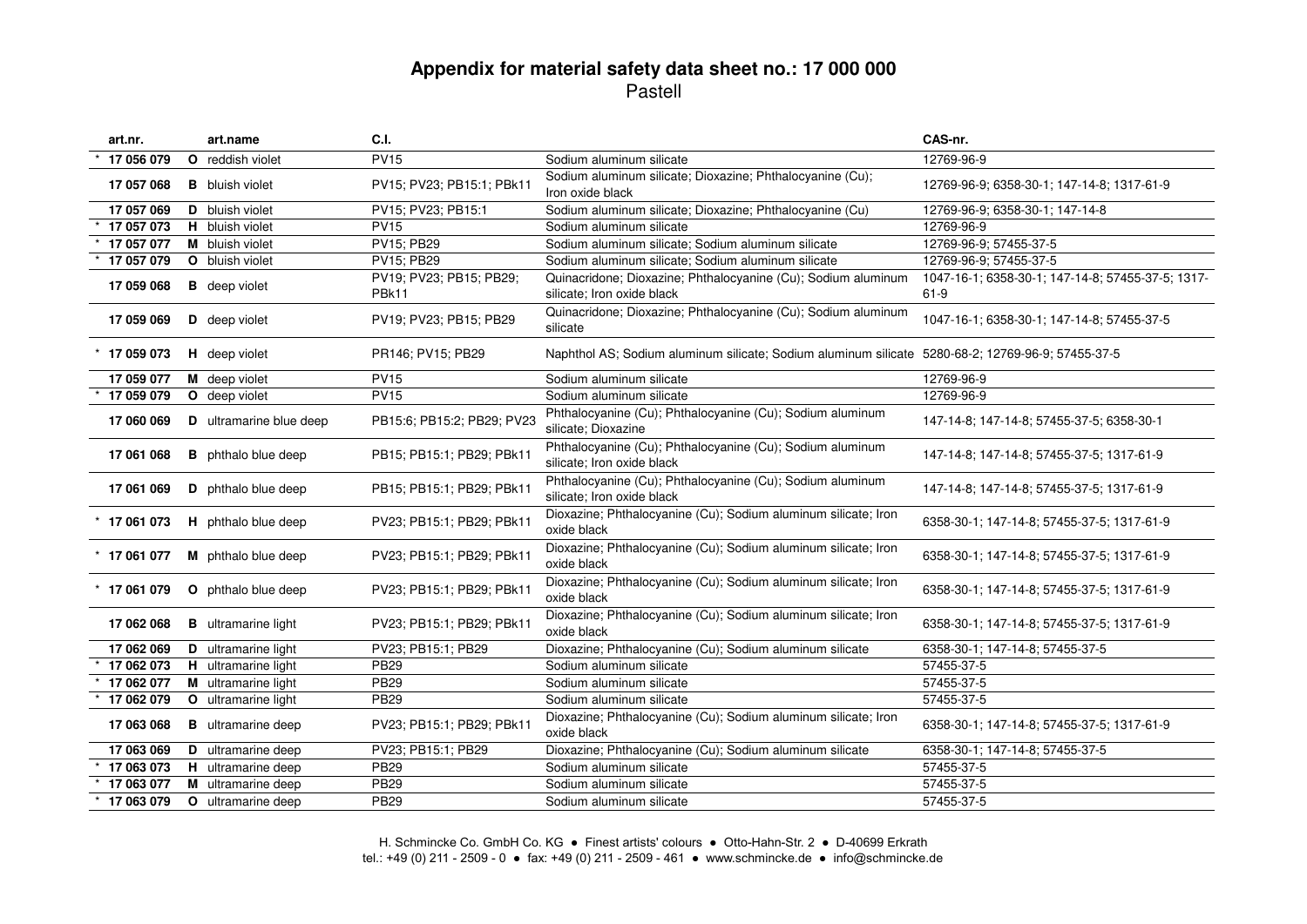| art.nr.        | art.name                   | C.I.                                    |                                                                                                     | CAS-nr.                                                     |
|----------------|----------------------------|-----------------------------------------|-----------------------------------------------------------------------------------------------------|-------------------------------------------------------------|
| 17 064 068     | <b>B</b> cobalt blue hue   | PB15:1; PB29; PBk11                     | Phthalocyanine (Cu); Sodium aluminum silicate; Iron oxide black                                     | 147-14-8; 57455-37-5; 1317-61-9                             |
| 17 064 069     | D cobalt blue hue          | PB15:1; PB29                            | Phthalocyanine (Cu); Sodium aluminum silicate                                                       | 147-14-8; 57455-37-5                                        |
| 17 064 073     | H cobalt blue hue          | PB15:1: PB29                            | Phthalocyanine (Cu); Sodium aluminum silicate                                                       | 147-14-8; 57455-37-5                                        |
| 17 064 077     | M cobalt blue hue          | PB15:1; PB29                            | Phthalocyanine (Cu); Sodium aluminum silicate                                                       | 147-14-8; 57455-37-5                                        |
| 17 064 079     | <b>O</b> cobalt blue hue   | PB15:1; PB29                            | Phthalocyanine (Cu); Sodium aluminum silicate                                                       | 147-14-8; 57455-37-5                                        |
| 17 065 068     | <b>B</b> greenish blue     | PB15:1; PG7; PBk11                      | Phthalocyanine (Cu); Phthalocyanine (Cu, Cl); Iron oxide black                                      | 147-14-8; 1328-53-6; 1317-61-9                              |
| 17 065 069     | D greenish blue            | PB15:1; PG7                             | Phthalocyanine (Cu); Phthalocyanine (Cu, Cl)                                                        | 147-14-8; 1328-53-6                                         |
| 17 065 073     | H greenish blue            | PB15:1; PG7                             | Phthalocyanine (Cu); Phthalocyanine (Cu, Cl)                                                        | 147-14-8; 1328-53-6                                         |
| 17 065 077     | M greenish blue            | PB15:1; PG7                             | Phthalocyanine (Cu); Phthalocyanine (Cu, Cl)                                                        | 147-14-8; 1328-53-6                                         |
| 17 065 079     | O greenish blue            | PB15:1; PG7                             | Phthalocyanine (Cu); Phthalocyanine (Cu, Cl)                                                        | 147-14-8; 1328-53-6                                         |
| 17 066 068     | <b>B</b> Prussian blue     | PB27; PB29; PB66; PBk11                 | Iron-cyan-complex; Sodium aluminum silicate; Indigo, synthetic;<br>Iron oxide black                 | 14038-43-8; 25869-98-1; 57455-37-5; 482-89-3;<br>1317-61-9  |
| 17 066 069     | <b>D</b> Prussian blue     | PB27; PB29; PB66                        | Iron-cyan-complex; Sodium aluminum silicate; Indigo, synthetic                                      | 14038-43-8; 25869-98-1; 57455-37-5; 482-89-3                |
| 17 066 073     | H Prussian blue            | PV23; PB15:1; PB29; PG7;<br><b>PG17</b> | Dioxazine; Phthalocyanine (Cu); Sodium aluminum silicate;<br>Phthalocyanine (Cu, Cl); Hematite (Cr) | 6358-30-1; 147-14-8; 57455-37-5; 1328-53-6; 1308-<br>$38-9$ |
| 17 066 077     | M Prussian blue            | <b>PB36</b>                             | Spinel (Co, Al, Cr)                                                                                 | 68187-11-1                                                  |
| 17 066 079     | <b>O</b> Prussian blue     | <b>PB36</b>                             | Spinel (Co, Al, Cr)                                                                                 | 68187-11-1                                                  |
| 17 067 068     | <b>B</b> indigo hue        | PB15; PB15:1; PBk11                     | Phthalocyanine (Cu); Phthalocyanine (Cu); Iron oxide black                                          | 147-14-8; 147-14-8; 1317-61-9                               |
| 17 067 069     | <b>D</b> indigo hue        | PB15; PB15:1; PBk11                     | Phthalocyanine (Cu); Phthalocyanine (Cu); Iron oxide black                                          | 147-14-8; 147-14-8; 1317-61-9                               |
| 17 067 073     | H indigo hue               | PB15; PB15:1; PBk11                     | Phthalocyanine (Cu); Phthalocyanine (Cu); Iron oxide black                                          | 147-14-8; 147-14-8; 1317-61-9                               |
| 17 067 077     | M indigo hue               | PB15; PB15:1; PBk11                     | Phthalocyanine (Cu); Phthalocyanine (Cu); Iron oxide black                                          | 147-14-8; 147-14-8; 1317-61-9                               |
| 17 067 079     | O indigo hue               | PB15; PB15:1; PBk11                     | Phthalocyanine (Cu); Phthalocyanine (Cu); Iron oxide black                                          | 147-14-8; 147-14-8; 1317-61-9                               |
| 17 068 068     | <b>B</b> bluish green      | PB36; PB15:1; PG7; PBk11                | Spinel (Co, Al, Cr); Phthalocyanine (Cu); Phthalocyanine (Cu, Cl);<br>Iron oxide black              | 68187-11-1; 147-14-8; 1328-53-6; 1317-61-9                  |
| 17 068 069     | D bluish green             | PB36; PB15:1; PG7; PBk11                | Spinel (Co, Al, Cr); Phthalocyanine (Cu); Phthalocyanine (Cu, Cl);<br>Iron oxide black              | 68187-11-1; 147-14-8; 1328-53-6; 1317-61-9                  |
| $*$ 17 068 073 | H bluish green             | PB36; PB15:1; PG7; PBk11                | Spinel (Co, Al, Cr); Phthalocyanine (Cu); Phthalocyanine (Cu, Cl);<br>Iron oxide black              | 68187-11-1; 147-14-8; 1328-53-6; 1317-61-9                  |
| $*$ 17 068 077 | M bluish green             | PB36; PB15:1; PG7; PBk11                | Spinel (Co, Al, Cr); Phthalocyanine (Cu); Phthalocyanine (Cu, Cl);<br>Iron oxide black              | 68187-11-1; 147-14-8; 1328-53-6; 1317-61-9                  |
| $*$ 17 068 079 | O bluish green             | PB36; PB15:1; PG7                       | Spinel (Co, Al, Cr); Phthalocyanine (Cu); Phthalocyanine (Cu, Cl)                                   | 68187-11-1; 147-14-8; 1328-53-6                             |
| 17 069 068     | <b>B</b> bluish green deep | PB15; PB15:1; PB29; PBk11               | Phthalocyanine (Cu); Phthalocyanine (Cu); Sodium aluminum<br>silicate; Iron oxide black             | 147-14-8; 147-14-8; 57455-37-5; 1317-61-9                   |
| $*$ 17 069 069 | D bluish green deep        | PB15; PB15:1; PB29; PBk11               | Phthalocyanine (Cu); Phthalocyanine (Cu); Sodium aluminum<br>silicate; Iron oxide black             | 147-14-8; 147-14-8; 57455-37-5; 1317-61-9                   |
|                |                            |                                         |                                                                                                     |                                                             |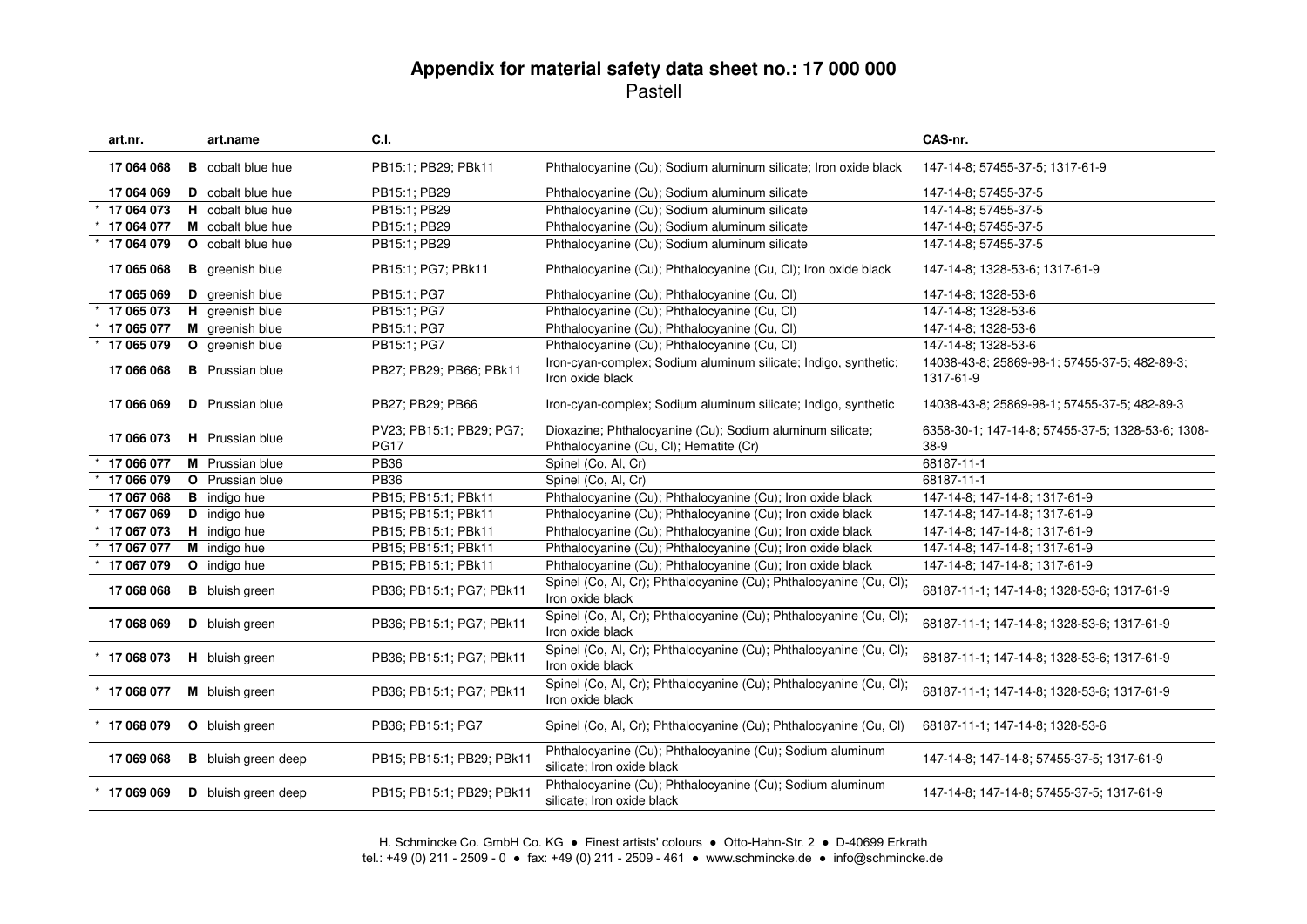| Phthalocyanine (Cu); Phthalocyanine (Cu); Sodium aluminum<br>PB15; PB15:1; PB29; PBk11<br>$*$ 17 069 073<br>H bluish green deep<br>147-14-8; 147-14-8; 57455-37-5; 1317-61-9<br>silicate; Iron oxide black<br>Phthalocyanine (Cu); Phthalocyanine (Cu); Sodium aluminum<br>M bluish green deep<br>PB15; PB15:1; PB29; PBk11<br>$*$ 17 069 077<br>147-14-8; 147-14-8; 57455-37-5; 1317-61-9<br>silicate; Iron oxide black |  |
|--------------------------------------------------------------------------------------------------------------------------------------------------------------------------------------------------------------------------------------------------------------------------------------------------------------------------------------------------------------------------------------------------------------------------|--|
|                                                                                                                                                                                                                                                                                                                                                                                                                          |  |
|                                                                                                                                                                                                                                                                                                                                                                                                                          |  |
| Phthalocyanine (Cu); Phthalocyanine (Cu); Sodium aluminum<br>PB15; PB15:1; PB29; PBk11<br>O bluish green deep<br>$*$ 17 069 079<br>147-14-8; 147-14-8; 57455-37-5; 1317-61-9<br>silicate; Iron oxide black                                                                                                                                                                                                               |  |
| Monoazo; Phthalocyanine (Cu, Cl); Iron oxide black<br>17 070 068<br><b>B</b> leaf green deep<br>PY74; PG7; PBk11<br>6358-31-2; 1328-53-6; 1317-61-9                                                                                                                                                                                                                                                                      |  |
| 17 070 069<br>D leaf green deep<br>PY74; PG7; PBk11<br>Monoazo; Phthalocyanine (Cu, Cl); Iron oxide black<br>6358-31-2; 1328-53-6; 1317-61-9                                                                                                                                                                                                                                                                             |  |
| 17 070 073<br>H leaf green deep<br>PY74; PG7; PBk11<br>Monoazo; Phthalocyanine (Cu, Cl); Iron oxide black<br>6358-31-2; 1328-53-6; 1317-61-9                                                                                                                                                                                                                                                                             |  |
| M leaf green deep<br>Monoazo; Phthalocyanine (Cu, Cl); Iron oxide black<br>17 070 077<br>PY74; PG7; PBk11<br>6358-31-2; 1328-53-6; 1317-61-9                                                                                                                                                                                                                                                                             |  |
| 17 070 079<br>O leaf green deep<br>PY74; PG7; PBk11<br>Monoazo; Phthalocyanine (Cu, Cl); Iron oxide black<br>6358-31-2; 1328-53-6; 1317-61-9                                                                                                                                                                                                                                                                             |  |
| Phthalocyanine (Cu, Cl); Iron oxide black<br>17 071 068<br><b>B</b> light green<br>PG7; PBk11<br>1328-53-6; 1317-61-9                                                                                                                                                                                                                                                                                                    |  |
| PG7<br>17 071 069<br>D light green<br>Phthalocyanine (Cu, Cl)<br>1328-53-6                                                                                                                                                                                                                                                                                                                                               |  |
| PG7<br>17 071 073<br>Phthalocyanine (Cu, Cl)<br>1328-53-6<br><b>H</b> light green                                                                                                                                                                                                                                                                                                                                        |  |
| PG7<br>Phthalocyanine (Cu, Cl)<br>1328-53-6<br>17 071 077<br>M light green                                                                                                                                                                                                                                                                                                                                               |  |
| PG7<br>1328-53-6<br>17 071 079<br>Phthalocyanine (Cu, Cl)<br>O light green                                                                                                                                                                                                                                                                                                                                               |  |
| PY53; PG7; PG17; PBr24;<br>Rutile (Ti, Ni, Sb); Phthalocyanine (Cu, Cl); Hematite (Cr); Rutile<br>8007-18-9; 1328-53-6; 1308-38-9; 68186-90-3; 1317-<br>17 072 068<br><b>B</b> leaf green 1                                                                                                                                                                                                                              |  |
| (Ti, Cr, Sb); Iron oxide black<br>PBk11<br>$61-9$                                                                                                                                                                                                                                                                                                                                                                        |  |
| Rutile (Ti, Ni, Sb); Phthalocyanine (Cu, Cl); Hematite (Cr); Rutile<br>17 072 069<br>D leaf green 1<br>PY53; PG7; PG17; PBr24<br>8007-18-9; 1328-53-6; 1308-38-9; 68186-90-3<br>(Ti, Cr, Sb)                                                                                                                                                                                                                             |  |
| Monoazo; Chinophthalone; Phthalocyanine (Cu, Cl); Hematite (Cr)<br>$*$ 17 072 073<br>H leaf green 1<br>PY3; PY138; PG7; PG17<br>6486-23-3; 56731-19-2; 1328-53-6; 1308-38-9                                                                                                                                                                                                                                              |  |
| M leaf green 1<br>PY3; PY138; PG7<br>Monoazo; Chinophthalone; Phthalocyanine (Cu, Cl)<br>6486-23-3; 56731-19-2; 1328-53-6<br>17 072 073                                                                                                                                                                                                                                                                                  |  |
| 17 072 073<br>O leaf green 1<br>PY3; PY138; PG7<br>Monoazo; Chinophthalone; Phthalocyanine (Cu, Cl)<br>6486-23-3; 56731-19-2; 1328-53-6                                                                                                                                                                                                                                                                                  |  |
| 17 073 068<br><b>B</b> leaf green 2<br>PG17; PB15:1; PBk11<br>Hematite (Cr); Phthalocyanine (Cu); Iron oxide black<br>1308-38-9; 147-14-8; 1317-61-9                                                                                                                                                                                                                                                                     |  |
| Hematite (Cr); Phthalocyanine (Cu)<br>17 073 069<br>D leaf green 2<br>PG17; PB15:1<br>1308-38-9; 147-14-8                                                                                                                                                                                                                                                                                                                |  |
| 17 073 073<br>H leaf green 2<br>PG17; PB15:1<br>Hematite (Cr); Phthalocyanine (Cu)<br>1308-38-9; 147-14-8                                                                                                                                                                                                                                                                                                                |  |
| 17 073 077<br>PG17; PB15:1<br>Hematite (Cr); Phthalocyanine (Cu)<br>M leaf green 2<br>1308-38-9; 147-14-8                                                                                                                                                                                                                                                                                                                |  |
| O leaf green 2<br>17 073 079<br><b>PG7: PG17</b><br>Phthalocyanine (Cu, Cl); Hematite (Cr)<br>1328-53-6; 1308-38-9                                                                                                                                                                                                                                                                                                       |  |
| 17 074 068<br><b>B</b> phthalo green deep<br>PG7; PBk11<br>Phthalocyanine (Cu, Cl); Iron oxide black<br>1328-53-6; 1317-61-9                                                                                                                                                                                                                                                                                             |  |
| 17 074 069<br>phthalo green deep<br>Phthalocyanine (Cu, Cl); Iron oxide black<br>PG7; PBk11<br>1328-53-6; 1317-61-9<br>D                                                                                                                                                                                                                                                                                                 |  |
| 17 074 073<br>H phthalo green deep<br>PG7; PBk11<br>Phthalocyanine (Cu, Cl); Iron oxide black<br>1328-53-6; 1317-61-9                                                                                                                                                                                                                                                                                                    |  |
| 17 074 077<br>M phthalo green deep<br>PG7; PBk11<br>Phthalocyanine (Cu, Cl); Iron oxide black<br>1328-53-6; 1317-61-9                                                                                                                                                                                                                                                                                                    |  |
| PG7; PBk11<br>Phthalocyanine (Cu, Cl); Iron oxide black<br>1328-53-6; 1317-61-9<br>17 074 079<br>O phthalo green deep                                                                                                                                                                                                                                                                                                    |  |
| Rutile (Ti, Ni, Sb); Phthalocyanine (Cu, Cl); Hematite (Cr); Rutile<br>PY53; PG7; PG17; PBr24;<br>8007-18-9; 1328-53-6; 1308-38-9; 68186-90-3; 1317-<br>17 075 068<br><b>B</b> mossy green 1<br>PBk11<br>(Ti, Cr, Sb); Iron oxide black<br>$61-9$                                                                                                                                                                        |  |
| Rutile (Ti, Ni, Sb); Phthalocyanine (Cu, Cl); Hematite (Cr); Rutile<br>PY53; PG7; PG17; PBr24<br>17 075 069<br>D mossy green 1<br>8007-18-9; 1328-53-6; 1308-38-9; 68186-90-3<br>(Ti, Cr, Sb)                                                                                                                                                                                                                            |  |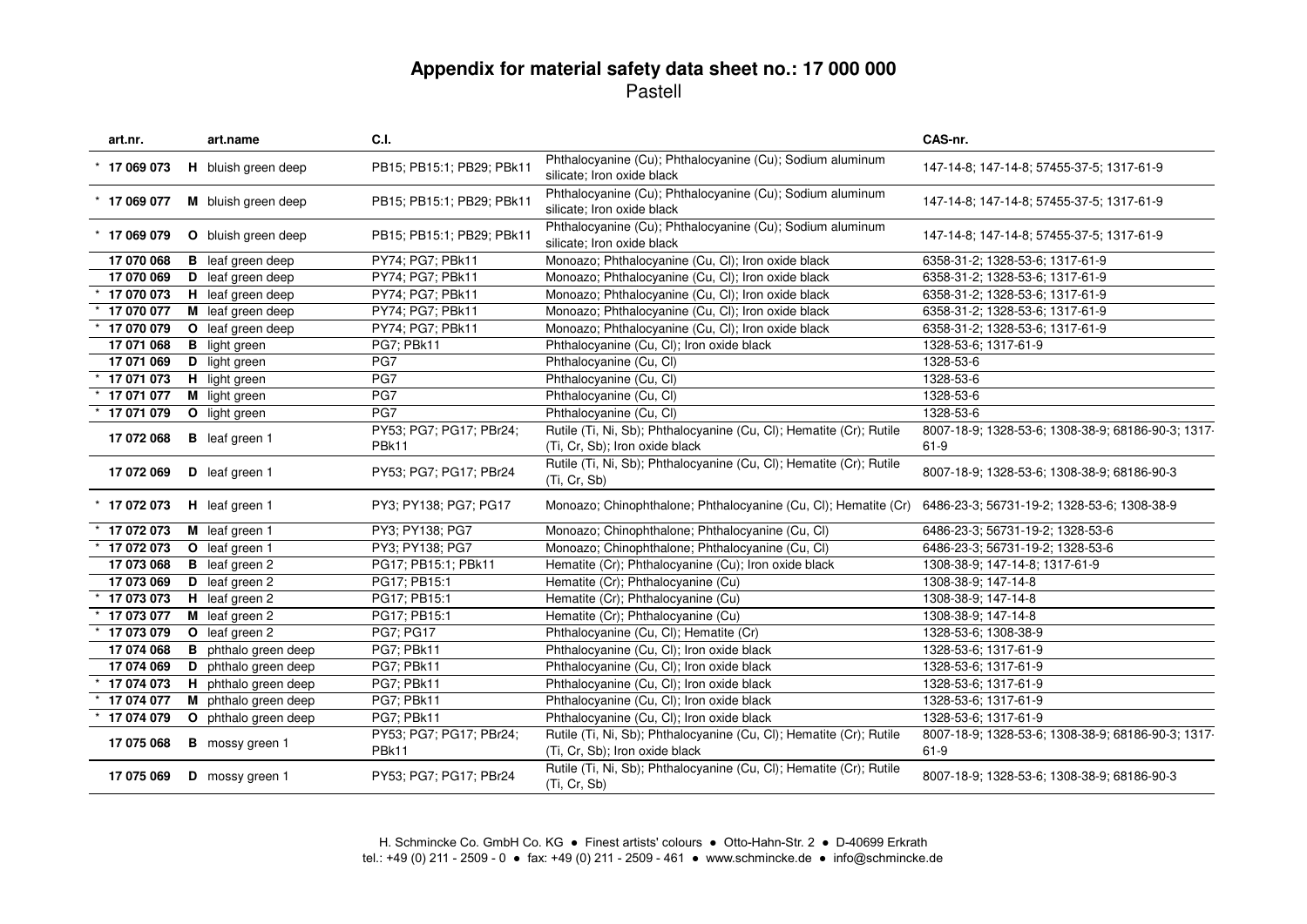| art.nr.        |   | art.name                 | C.I.                            |                                                                                                              | CAS-nr.                                                      |
|----------------|---|--------------------------|---------------------------------|--------------------------------------------------------------------------------------------------------------|--------------------------------------------------------------|
| 17 075 073     |   | H mossy green 1          | PY53; PG7; PB29; PBr24          | Rutile (Ti, Ni, Sb); Phthalocyanine (Cu, Cl); Sodium aluminum<br>silicate; Rutile (Ti, Cr, Sb)               | 8007-18-9; 1328-53-6; 57455-37-5; 68186-90-3                 |
| 17 075 077     |   | M mossy green 1          | PY53; PG7; PBr24                | Rutile (Ti, Ni, Sb); Phthalocyanine (Cu, Cl); Rutile (Ti, Cr, Sb)                                            | 8007-18-9; 1328-53-6; 68186-90-3                             |
| 17 075 079     |   | O mossy green 1          | PY53; PG7; PBr24                | Rutile (Ti, Ni, Sb); Phthalocyanine (Cu, Cl); Rutile (Ti, Cr, Sb)                                            | 8007-18-9; 1328-53-6; 68186-90-3                             |
| 17 076 068     |   | <b>B</b> mossy green 2   | PY74; PG7; PBk11                | Monoazo; Phthalocyanine (Cu, Cl); Iron oxide black                                                           | 6358-31-2; 1328-53-6; 1317-61-9                              |
| 17 076 069     |   | D mossy green 2          | <b>PY74: PG7</b>                | Monoazo; Phthalocyanine (Cu, Cl)                                                                             | 6358-31-2; 1328-53-6                                         |
| 17 076 073     |   | H mossy green 2          | <b>PY74: PG7</b>                | Monoazo; Phthalocyanine (Cu, Cl)                                                                             | 6358-31-2; 1328-53-6                                         |
| 17 076 077     |   | M mossy green 2          | PY74; PG7                       | Monoazo; Phthalocyanine (Cu, Cl)                                                                             | 6358-31-2; 1328-53-6                                         |
| 17 076 079     |   | O mossy green 2          | <b>PY74; PG7</b>                | Monoazo; Phthalocyanine (Cu, Cl)                                                                             | 6358-31-2; 1328-53-6                                         |
| 17 077 068     |   | <b>B</b> may green       | PY74; PG7; PBk11                | Monoazo; Phthalocyanine (Cu, Cl); Iron oxide black                                                           | 6358-31-2; 1328-53-6; 1317-61-9                              |
| 17 077 069     |   | <b>D</b> may green       | <b>PY74; PG7</b>                | Monoazo; Phthalocyanine (Cu, Cl)                                                                             | 6358-31-2; 1328-53-6                                         |
| 17 077 073     |   | H may green              | <b>PY74: PG7</b>                | Monoazo; Phthalocyanine (Cu, Cl)                                                                             | 6358-31-2; 1328-53-6                                         |
| 17 077 077     |   | M may green              | <b>PY74: PG7</b>                | Monoazo; Phthalocyanine (Cu, Cl)                                                                             | 6358-31-2; 1328-53-6                                         |
| 17 077 079     |   | O may green              | PY74; PG7                       | Monoazo; Phthalocyanine (Cu, Cl)                                                                             | 6358-31-2; 1328-53-6                                         |
| 17 080 068     |   | <b>B</b> cold green 1    | PG19; PG17; PB29; PBk11         | Spinel (Co, Zn); Hematite (Cr); Sodium aluminum silicate; Iron<br>oxide black                                | 8011-87-8; 1308-38-9; 57455-37-5; 1317-61-9                  |
| 17 080 069     |   | D cold green 1           | PG19; PG17; PB29                | Spinel (Co, Zn); Hematite (Cr); Sodium aluminum silicate                                                     | 8011-87-8; 1308-38-9; 57455-37-5                             |
| 17 080 073     |   | H cold green 1           | PB29; PG17                      | Sodium aluminum silicate; Hematite (Cr)                                                                      | 57455-37-5; 1308-38-9                                        |
| 17 080 077     |   | M cold green 1           | PB29; PG17                      | Sodium aluminum silicate; Hematite (Cr)                                                                      | 57455-37-5; 1308-38-9                                        |
| 17 080 079     |   | O cold green 1           | PB29; PG17                      | Sodium aluminum silicate; Hematite (Cr)                                                                      | 57455-37-5; 1308-38-9                                        |
| 17 081 068     |   | <b>B</b> cold green deep | PG26; PBk11; PB15; PG7          | Spinel (Co, Cr); Iron oxide black; Phthalocyanine (Cu);<br>Phthalocyanine (Cu, Cl)                           | 68187-49-5; 1317-61-9; 147-14-8; 1328-53-6                   |
| $*$ 17 081 069 |   | D cold green deep        | PG26; PB29; PB15; PG7;<br>PBk11 | Spinel (Co,Cr); Sodium aluminum silicate; Phthalocyanine (Cu);<br>Phthalocyanine (Cu, Cl); Iron oxide black  | 68187-49-5; 57455-37-5; 147-14-8; 1328-53-6; 1317-<br>$61-9$ |
| $*$ 17 081 073 |   | H cold green deep        | PG26; PB29; PB15; PG7;<br>PBk11 | Spinel (Co,Cr); Sodium aluminum silicate; Phthalocyanine (Cu);<br>Phthalocyanine (Cu, Cl); Iron oxide black  | 68187-49-5; 57455-37-5; 147-14-8; 1328-53-6; 1317-<br>$61-9$ |
| $*$ 17 081 077 |   | M cold green deep        | PG26; PB29; PB15; PG7;<br>PBk11 | Spinel (Co, Cr); Sodium aluminum silicate; Phthalocyanine (Cu);<br>Phthalocyanine (Cu, Cl); Iron oxide black | 68187-49-5; 57455-37-5; 147-14-8; 1328-53-6; 1317-<br>$61-9$ |
| $*$ 17 081 079 |   | O cold green deep        | PG26; PB29; PB15; PG7;<br>PBk11 | Spinel (Co,Cr); Sodium aluminum silicate; Phthalocyanine (Cu);<br>Phthalocyanine (Cu, Cl); Iron oxide black  | 68187-49-5; 57455-37-5; 147-14-8; 1328-53-6; 1317-<br>$61-9$ |
| 17 082 068     |   | <b>B</b> Verona green    | PB29; PG17; PBk11               | Sodium aluminum silicate; Hematite (Cr); Iron oxide black                                                    | 57455-37-5; 1308-38-9; 1317-61-9                             |
| 17 082 069     |   | D Verona green           | PB29; PG17; PBk11               | Sodium aluminum silicate; Hematite (Cr); Iron oxide black                                                    | 57455-37-5; 1308-38-9; 1317-61-9                             |
| 17 082 073     |   | H Verona green           | PB29; PG17                      | Sodium aluminum silicate; Hematite (Cr)                                                                      | 57455-37-5; 1308-38-9                                        |
| 17 082 077     |   | M Verona green           | PB29; PG17                      | Sodium aluminum silicate; Hematite (Cr)                                                                      | 57455-37-5; 1308-38-9                                        |
| 17 082 079     |   | <b>O</b> Verona green    | PB29; PG17                      | Sodium aluminum silicate; Hematite (Cr)                                                                      | 57455-37-5; 1308-38-9                                        |
| 17 083 068     | В | Bohemian green           | PY42; PG17; PBk11               | Hydrated iron oxide; Hematite (Cr); Iron oxide black                                                         | 20344-49-4; 1308-38-9; 1317-61-9                             |
| 17 083 069     | D | Bohemian green           | PY42; PG17; PBk11               | Hydrated iron oxide; Hematite (Cr); Iron oxide black                                                         | 20344-49-4; 1308-38-9; 1317-61-9                             |
| 17 083 073     | H | Bohemian green           | PY42; PG17; PBk11               | Hydrated iron oxide; Hematite (Cr); Iron oxide black                                                         | 20344-49-4; 1308-38-9; 1317-61-9                             |
| 17 083 077     |   | M Bohemian green         | PY42; PG17                      | Hydrated iron oxide; Hematite (Cr)                                                                           | 20344-49-4; 1308-38-9                                        |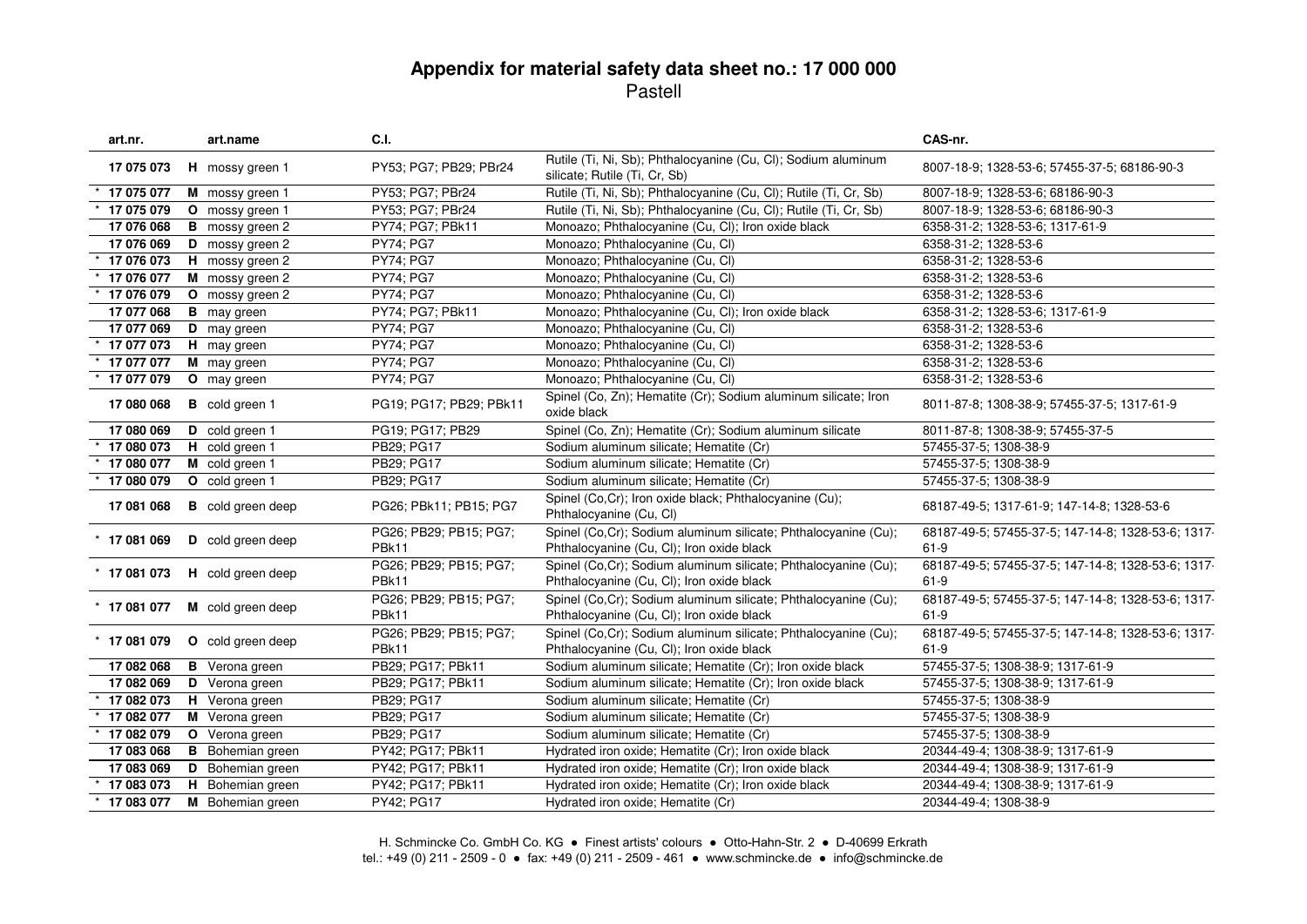| art.nr.        | art.name                      | C.I.                            |                                                                                                                         | CAS-nr.                                                     |
|----------------|-------------------------------|---------------------------------|-------------------------------------------------------------------------------------------------------------------------|-------------------------------------------------------------|
| 17 083 079     | <b>O</b> Bohemian green       | PY42; PG17; PBk11               | Hydrated iron oxide; Hematite (Cr); Iron oxide black                                                                    | 20344-49-4; 1308-38-9; 1317-61-9                            |
| 17 084 068     | <b>B</b> chromium oxide green | PG17; PBk11                     | Hematite (Cr); Iron oxide black                                                                                         | 1308-38-9; 1317-61-9                                        |
| 17 084 068     | D chromium oxide green        | <b>PG17</b>                     | Hematite (Cr)                                                                                                           | 1308-38-9                                                   |
| 17 084 068     | H chromium oxide green        | <b>PG17</b>                     | Hematite (Cr)                                                                                                           | 1308-38-9                                                   |
| 17 084 068     | M chromium oxide green        | <b>PG17</b>                     | Hematite (Cr)                                                                                                           | 1308-38-9                                                   |
| 17 084 068     | O chromium oxide green        | <b>PG17</b>                     | Hematite (Cr)                                                                                                           | 1308-38-9                                                   |
| 17 085 068     | <b>B</b> olive green 1        | PY42; PG17; PBk11               | Hydrated iron oxide; Hematite (Cr); Iron oxide black                                                                    | 20344-49-4; 1308-38-9; 1317-61-9                            |
| 17 085 069     | D olive green 1               | PY42; PG17; PBk11               | Hydrated iron oxide; Hematite (Cr); Iron oxide black                                                                    | 20344-49-4; 1308-38-9; 1317-61-9                            |
| 17 085 073     | H olive green 1               | PY42; PG17; PBk11               | Hydrated iron oxide; Hematite (Cr); Iron oxide black                                                                    | 20344-49-4; 1308-38-9; 1317-61-9                            |
| 17 085 077     | M olive green 1               | PY42; PG17; PBk11               | Hydrated iron oxide; Hematite (Cr); Iron oxide black                                                                    | 20344-49-4; 1308-38-9; 1317-61-9                            |
| 17 085 079     | O olive green 1               | PY42; PG17                      | Hydrated iron oxide; Hematite (Cr)                                                                                      | 20344-49-4; 1308-38-9                                       |
| 17 086 068     | <b>B</b> olive green 2        | PY42; PG17; PBk11               | Hydrated iron oxide; Hematite (Cr); Iron oxide black                                                                    | 20344-49-4; 1308-38-9; 1317-61-9                            |
| 17 086 069     | D olive green 2               | PY53; PY42; PG17; PBr24         | Rutile (Ti, Ni, Sb); Hydrated iron oxide; Hematite (Cr); Rutile (Ti,<br>Cr, Sb)                                         | 8007-18-9; 20344-49-4; 1308-38-9; 68186-90-3                |
| $*$ 17 086 073 | H olive green 2               | PY53; PY42; PG17; PBr24;<br>PG7 | Rutile (Ti, Ni, Sb); Hydrated iron oxide; Hematite (Cr); Rutile (Ti,<br>Cr, Sb); Phthalocyanine (Cu, Cl)                | 8007-18-9; 20344-49-4; 1308-38-9; 68186-90-3;<br>1328-53-6  |
| $*$ 17 086 077 | M olive green 2               | PY53; PY42; PG17; PBr24         | Rutile (Ti, Ni, Sb); Hydrated iron oxide; Hematite (Cr); Rutile (Ti,<br>Cr, Sb)                                         | 8007-18-9; 20344-49-4; 1308-38-9; 68186-90-3                |
| $*$ 17 086 079 | O olive green 2               | PY53; PY42; PG17; PBr24         | Rutile (Ti, Ni, Sb); Hydrated iron oxide; Hematite (Cr); Rutile (Ti,<br>Cr, Sb)                                         | 8007-18-9; 20344-49-4; 1308-38-9; 68186-90-3                |
| 17 087 068     | <b>B</b> olive green deep     | PY42; PO62; PG7; PG36;<br>PBk11 | Hydrated iron oxide; Benzimidazolone; Phthalocyanine (Cu, Cl);<br>Phthalocyanine complex (Cu, Cl, Br); Iron oxide black | 20344-49-4; 75601-68-2; 1328-53-6; 14302-13-7;<br>1317-61-9 |
| 17 090 068     | <b>B</b> grey violet          | PY42; PV15; PB29; PBk11         | Hydrated iron oxide; Sodium aluminum silicate; Sodium aluminum<br>silicate; Iron oxide black                            | 20344-49-4; 12769-96-9; 57455-37-5;<br>1317-61-9            |
| $*$ 17 090 069 | D grey violet                 | PY42; PV15; PB29; PBk11         | Hydrated iron oxide; Sodium aluminum silicate; Sodium aluminum<br>silicate; Iron oxide black                            | 20344-49-4; 12769-96-9; 57455-37-5;<br>1317-61-9            |
| $*$ 17 090 073 | H grey violet                 | PY42; PV15; PB29; PBk11         | Hydrated iron oxide; Sodium aluminum silicate; Sodium aluminum<br>silicate; Iron oxide black                            | 20344-49-4; 12769-96-9; 57455-37-5;<br>1317-61-9            |
| $*$ 17 090 077 | M grey violet                 | PY42; PV15; PB29; PBk11         | Hydrated iron oxide; Sodium aluminum silicate; Sodium aluminum<br>silicate; Iron oxide black                            | 20344-49-4; 12769-96-9; 57455-37-5;<br>1317-61-9            |
| $*$ 17 090 079 | O grey violet                 | PY42; PV15; PB29; PBk11         | Hydrated iron oxide; Sodium aluminum silicate; Sodium aluminum<br>silicate; Iron oxide black                            | 20344-49-4; 12769-96-9; 57455-37-5;<br>1317-61-9            |
| 17 091 068     | <b>B</b> grey blue 1          | PB29; PBk11                     | Sodium aluminum silicate; Iron oxide black                                                                              | 57455-37-5; 1317-61-9                                       |
| 17 091 069     | D grey blue 1                 | PB29; PBk11                     | Sodium aluminum silicate; Iron oxide black                                                                              | 57455-37-5; 1317-61-9                                       |
| 17 091 073     | H grey blue 1                 | PB29; PBk11                     | Sodium aluminum silicate; Iron oxide black                                                                              | 57455-37-5; 1317-61-9                                       |
| 17 091 077     | M grey blue 1                 | PB29; PBk11                     | Sodium aluminum silicate; Iron oxide black                                                                              | 57455-37-5; 1317-61-9                                       |
| 17 091 079     | O grey blue 1                 | PB29; PBk11                     | Sodium aluminum silicate; Iron oxide black                                                                              | 57455-37-5; 1317-61-9                                       |
| 17 092 068     | <b>B</b> reddish grey         | PB29; PV15; PV19; PBk11         | Sodium aluminum silicate; Sodium aluminum silicate;<br>Quinacridone; Iron oxide black                                   | 57455-37-5; 12769-96-9; 1047-16-1; 1317-61-9                |

H. Schmincke Co. GmbH Co. KG ● Finest artists' colours ● Otto-Hahn-Str. 2 ● D-40699 Erkrath tel.: +49 (0) 211 - 2509 - 0 ● fax: +49 (0) 211 - 2509 - 461 ● www.schmincke.de ● info@schmincke.de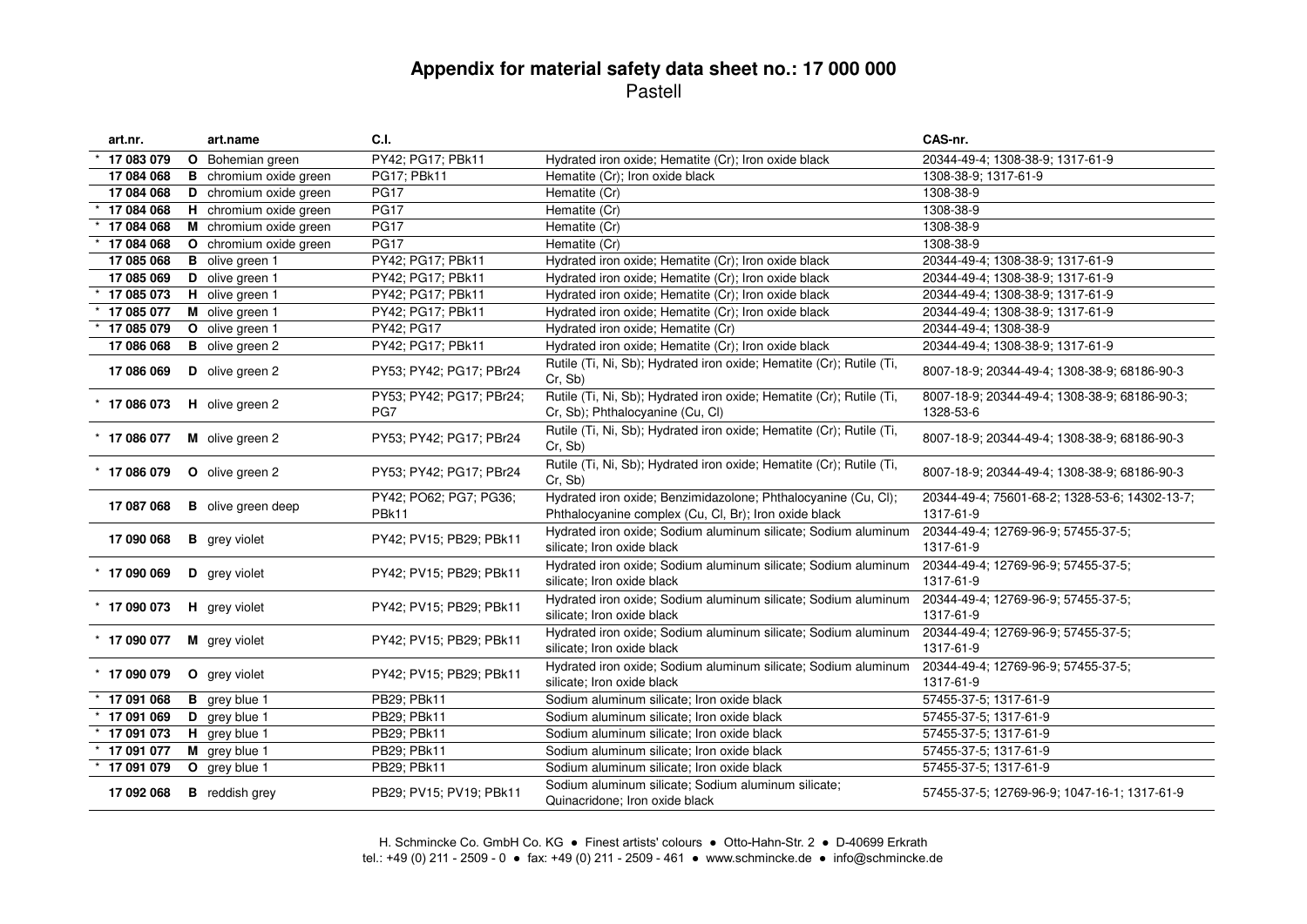| art.nr.        |   | art.name                 | <b>C.I.</b>             |                                                                                                 | CAS-nr.                                      |
|----------------|---|--------------------------|-------------------------|-------------------------------------------------------------------------------------------------|----------------------------------------------|
| 17 092 069     |   | D reddish grey           | PB29; PV15; PV19; PBk11 | Sodium aluminum silicate; Sodium aluminum silicate;<br>Quinacridone; Iron oxide black           | 57455-37-5; 12769-96-9; 1047-16-1; 1317-61-9 |
| $*$ 17 092 073 |   | H reddish grey           | PB29; PV15; PV19; PBk11 | Sodium aluminum silicate; Sodium aluminum silicate;<br>Quinacridone; Iron oxide black           | 57455-37-5; 12769-96-9; 1047-16-1; 1317-61-9 |
| $*$ 17 092 077 |   | M reddish grey           | PB29; PV15; PV19; PBk11 | Sodium aluminum silicate; Sodium aluminum silicate;<br>Quinacridone; Iron oxide black           | 57455-37-5; 12769-96-9; 1047-16-1; 1317-61-9 |
| $*$ 17 092 079 |   | O reddish grey           | PB29; PV15; PV19; PBk11 | Sodium aluminum silicate; Sodium aluminum silicate;<br>Quinacridone; Iron oxide black           | 57455-37-5; 12769-96-9; 1047-16-1; 1317-61-9 |
| 17 093 068     |   | <b>B</b> greenish grey 1 | PY42; PB29; PBk11       | Hydrated iron oxide; Sodium aluminum silicate; Iron oxide black                                 | 20344-49-4; 57455-37-5; 1317-61-9            |
| 17 093 069     |   | D greenish grey 1        | PY42; PB29; PBk11       | Hydrated iron oxide; Sodium aluminum silicate; Iron oxide black                                 | 20344-49-4; 57455-37-5; 1317-61-9            |
| $*$ 17 093 073 |   | H greenish grey 1        | PY42; PB29; PBk11       | Hydrated iron oxide; Sodium aluminum silicate; Iron oxide black                                 | 20344-49-4; 57455-37-5; 1317-61-9            |
| $*$ 17 093 077 |   | M greenish grey 1        | PY42; PB29; PBk11       | Hydrated iron oxide; Sodium aluminum silicate; Iron oxide black                                 | 20344-49-4; 57455-37-5; 1317-61-9            |
| $*$ 17 093 079 |   | O greenish grey 1        | PY42; PB29; PBk11       | Hydrated iron oxide; Sodium aluminum silicate; Iron oxide black                                 | 20344-49-4; 57455-37-5; 1317-61-9            |
| 17 094 068     |   | greenish grey 2          | PG17; PB29; PBk11       | Hematite (Cr); Sodium aluminum silicate; Iron oxide black                                       | 1308-38-9; 57455-37-5; 1317-61-9             |
| 17 094 069     | D | greenish grey 2          | PG7; PG17; PBk11        | Phthalocyanine (Cu, Cl); Hematite (Cr); Iron oxide black                                        | 1328-53-6; 1308-38-9; 1317-61-9              |
| 17 094 073     | н | greenish grey 2          | PG7; PG17; PBk11        | Phthalocyanine (Cu, Cl); Hematite (Cr); Iron oxide black                                        | 1328-53-6; 1308-38-9; 1317-61-9              |
| 17 094 077     |   | M greenish grey 2        | PG7; PG17; PBk11        | Phthalocyanine (Cu, Cl); Hematite (Cr); Iron oxide black                                        | 1328-53-6; 1308-38-9; 1317-61-9              |
| 17 094 079     |   | O greenish grey 2        | PG7; PG17; PBk11        | Phthalocyanine (Cu, Cl); Hematite (Cr); Iron oxide black                                        | 1328-53-6; 1308-38-9; 1317-61-9              |
| 17 095 068     |   | <b>B</b> cold grey       | PB29; PBk11             | Sodium aluminum silicate; Iron oxide black                                                      | 57455-37-5; 1317-61-9                        |
| 17 095 069     |   | D cold grey              | PB29: PBk11             | Sodium aluminum silicate; Iron oxide black                                                      | 57455-37-5; 1317-61-9                        |
| 17 095 073     |   | H cold grey              | PB29; PBk11             | Sodium aluminum silicate; Iron oxide black                                                      | 57455-37-5; 1317-61-9                        |
| 17 095 077     |   | M cold grey              | PB29; PBk11             | Sodium aluminum silicate; Iron oxide black                                                      | 57455-37-5; 1317-61-9                        |
| 17 095 079     |   | O cold grey              | PB29; PBk11             | Sodium aluminum silicate; Iron oxide black                                                      | 57455-37-5; 1317-61-9                        |
| 17 097 069     |   | <b>D</b> serious black   | PG7; PB60; PBk7; PBk8   | Phthalocyanine (Cu, Cl); Indanthrone; Lamp black; Nearly pure am.<br>Carbon of vegetable origin | 1328-53-6; 81-77-6; 1333-86-4; 1339-82-8     |
| 17 098 069     |   | D neutral grey           | PBr6; PBk11             | Iron oxide mix; Iron oxide black                                                                | 72669-22-8; 1317-61-9                        |
| 17 098 071     |   | <b>F</b> neutral grey    | PBr6; PBk11             | Iron oxide mix; Iron oxide black                                                                | 72669-22-8; 1317-61-9                        |
| 17 098 072     |   | G neutral grey           | PBr6; PBk11             | Iron oxide mix; Iron oxide black                                                                | 72669-22-8; 1317-61-9                        |
| 17 098 073     |   | H neutral grey           | PBr6; PBk11             | Iron oxide mix; Iron oxide black                                                                | 72669-22-8; 1317-61-9                        |
| 17 098 074     |   | J neutral grey           | PBr6; PBk11             | Iron oxide mix; Iron oxide black                                                                | 72669-22-8; 1317-61-9                        |
| 17 098 075     |   | <b>K</b> neutral grey    | PBr6; PBk11             | Iron oxide mix; Iron oxide black                                                                | 72669-22-8; 1317-61-9                        |
| 17 098 076     |   | L neutral grey           | PBr6; PBk11             | Iron oxide mix; Iron oxide black                                                                | 72669-22-8; 1317-61-9                        |
| 17 098 077     |   | M neutral grey           | PBr6; PBk11             | Iron oxide mix; Iron oxide black                                                                | 72669-22-8; 1317-61-9                        |
| 17 098 078     |   | N neutral grey           | PBr6; PBk11             | Iron oxide mix; Iron oxide black                                                                | 72669-22-8; 1317-61-9                        |